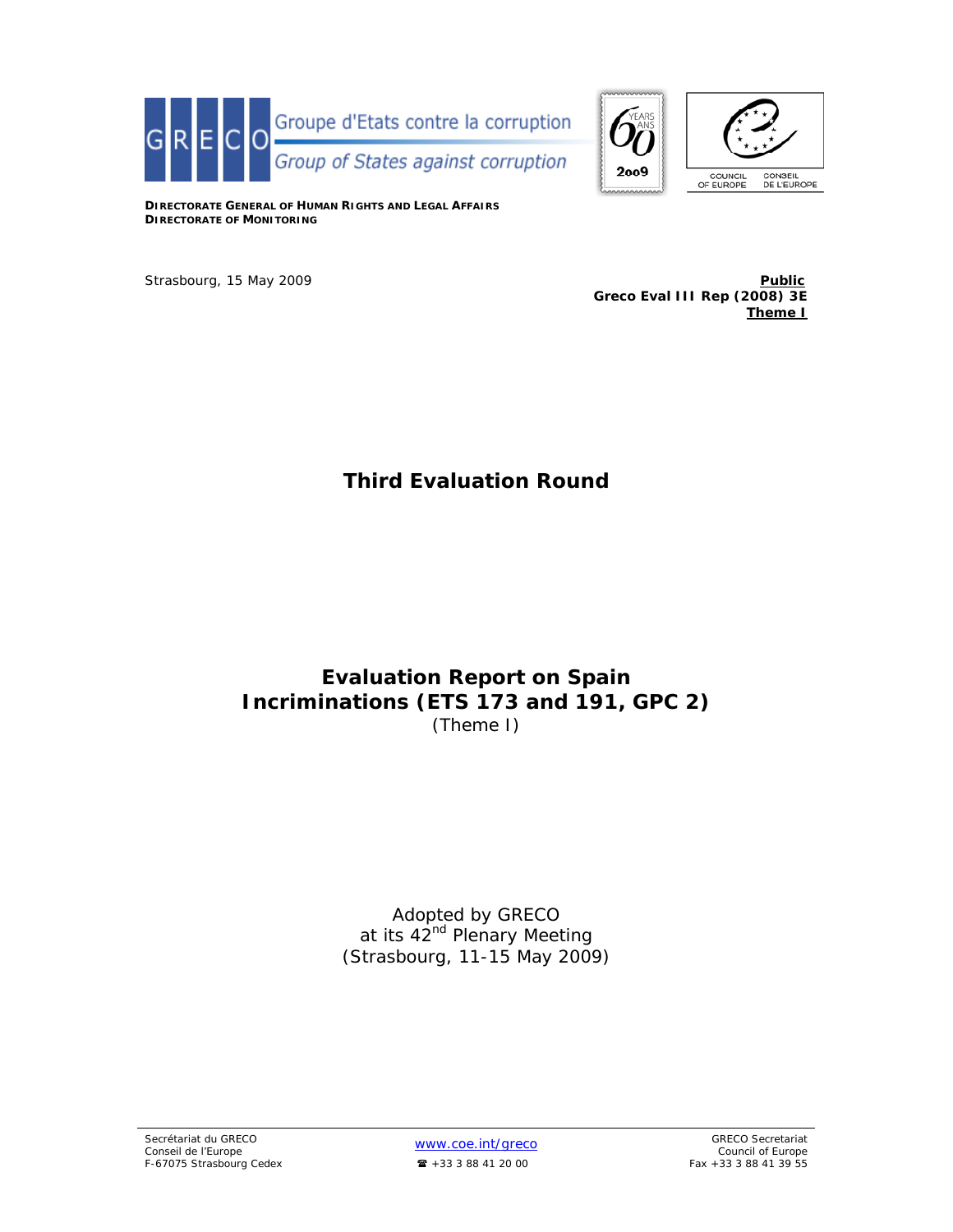# **I. INTRODUCTION**

- 1. Spain joined GRECO in 1999. GRECO adopted the First Round Evaluation Report (Greco Eval I Rep (2001) 1E) in respect of Spain at its 5th Plenary Meeting (11-15 June 2001) and the Second Round Evaluation Report (Greco Eval II Rep (2004) 7E) at its 23rd Plenary Meeting (17-20 May 2005). The afore-mentioned Evaluation Reports, as well as their corresponding Compliance Reports, are available on GRECO's homepage (http://www.coe.int/greco).
- 2. GRECO's current Third Evaluation Round (launched on 1 January 2007) deals with the following themes:
	- **Theme I Incriminations:** Articles 1a and 1b, 2-12, 15-17, 19 paragraph 1 of the Criminal Law Convention on Corruption (ETS 173), Articles 1-6 of its Additional Protocol (ETS 191) and Guiding Principle 2 (criminalisation of corruption).
	- **Theme II Transparency of party funding:** Articles 8, 11, 12, 13b, 14 and 16 of Recommendation Rec(2003)4 on Common Rules against Corruption in the Funding of Political Parties and Electoral Campaigns, and - more generally - Guiding Principle 15 (financing of political parties and election campaigns).
- 3. The GRECO Evaluation Team for Theme I (hereafter referred to as the "GET"), which carried out an on-site visit to Spain from 22 to 23 September 2008, was composed of Mr Atle ROALDSØY, Senior Adviser, Ministry of Justice, Police Department (Norway) and Mr Anton TRONIN, Head of Section on Examination of the Applications on Criminal Matters, Department of the Representative of the Russian Federation at the European Court on Human Rights, Ministry of Justice (Russian Federation). The GET was supported by Ms Laura SANZ-LEVIA from GRECO's Secretariat. Prior to the visit the GET experts were provided with a comprehensive reply to the Evaluation questionnaire (document Greco Eval III (2008) 3E, Theme I), as well as copies of relevant legislation.
- 4. The GET met with officials from the following governmental organisations: the Ministry of Justice (Secretary of State for Justice, Directorate General of Legislation Policy and Directorate General of International Legal Co-operation) and the Ministry of the Interior. The GET also met with representatives of the State Prosecution Service (including, the Special Prosecution Office against Corruption and Organised Crime), judges and representatives of the General Council of the Judiciary. Moreover, the GET met with Transparency International, academia, the media and criminal defence lawyers.
- 5. The present report on Theme I of GRECO's Third Evaluation Round "Incriminations" was prepared on the basis of the replies to the questionnaire and the information provided during the on-site visit. The main objective of the report is to evaluate the measures adopted by the Spanish authorities in order to comply with the requirements deriving from the provisions indicated in paragraph 2. The report contains a description of the situation, followed by a critical analysis. The conclusions include a list of recommendations adopted by GRECO and addressed to Spain in order to improve its level of compliance with the provisions under consideration.
- 6. The report on Theme II "Transparency of party funding" –, is set out in Greco Eval III Rep (2008) 3E, Theme II.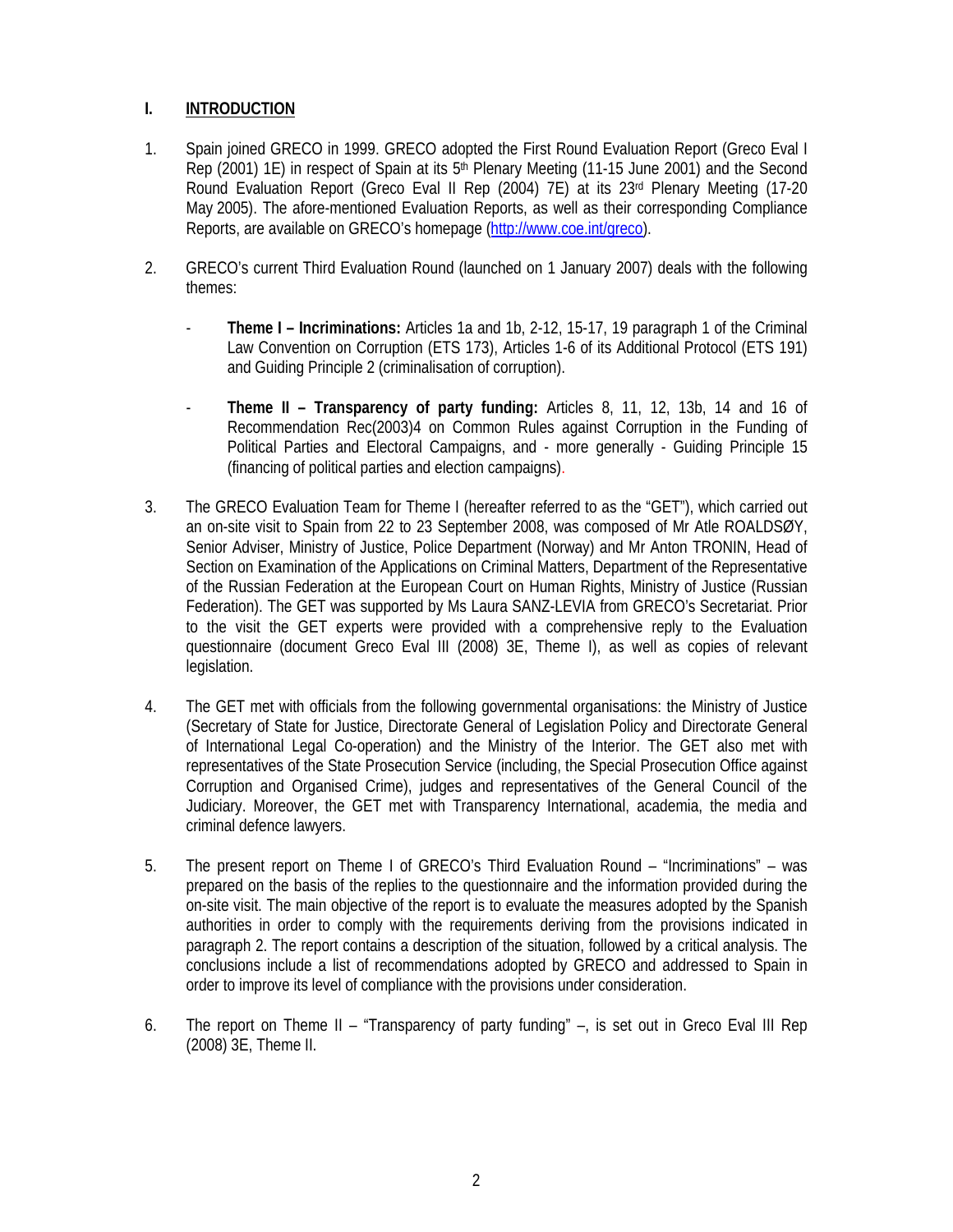# **II. INCRIMINATIONS**

### **a. Description of the situation**

7. Spain signed the Criminal Law Convention on Corruption (ETS 173) on 10 May 2005; it has not yet been ratified. Spain has neither signed nor ratified the Additional Protocol to the Criminal Law Convention (ETS 191).

### **Bribery of domestic public officials (Articles 1-3 and 19 of ETS 173)**

### Definition of the offence

 $\overline{a}$ 

8. Criminalisation of bribery is provided for in Articles 419 to 427, Chapter V of Title XIX of the Spanish Penal Code (PC). The relevant provisions on passive bribery *("cohecho pasivo")* differentiate between five types of situations on the basis of the expected act (lawful/unlawful) *("cohecho propio/impropio")* of the public official being bribed; each of these situations is punished with a different level of sanction depending on whether:

(i) the expected action/omission of the public official constitutes a  $\frac{\text{crime}}{\text{c}}$  (Article 419):

### **Article 419, Penal Code: passive bribery (actions/omissions constituting a crime)**

*The authority or public official that, for his/her own benefit or that of a third party, requests or receives, directly or through an intermediary, a gift or present, or accepts an offer or promise for carrying out, in the exercise of his/her duty, an action or omission that may constitute a crime, will be punished with imprisonment for a period of between two to six years, a fine of up to three times the value of the said gift and the specific disqualification from any public employment or post for seven to twelve years, without prejudice to the penalty corresponding to the crime committed by virtue of the gift or promise.* 

(ii) the expected action/omission of the public official is an " $unjust act"$  (Article 420). There is extensive jurisprudence<sup>1</sup> of the definition of "unjust act" which has been repeatedly understood as any act that the public official is not lawfully entitled to perform ("*contrario a lo que es debido*").

# **Article 420, Penal Code: passive bribery (actions/omissions constituting an unjust act)**

*The authority or public official that, for his/her own benefit or that of a third party, requests or receives, directly or through an intermediary, a gift or present, or accepts an offer or promise for carrying out an unjust act not constituting a crime, related with the exercise of his/her duty, and does in fact execute it, will be punished with imprisonment for a period of between one to four years, and specific disqualification from any public employment or post for six to nine years. If s/he does not execute the unjust act, the prison term will be from one to two years and specific disqualification from any public employment or post for a period of three to six years. In both cases, a fine shall also be imposed, ranging from the value to triple the value of the gift.* 

<sup>1</sup> For example, judgments of the Supreme Court, Criminal Chamber: STS 1096/2006 of 16 November 2006, STS 1076/2006 of 27 October 2006, STS 893/2002 of 16 May 2002, STS 1701/2001 of 24 September 2001.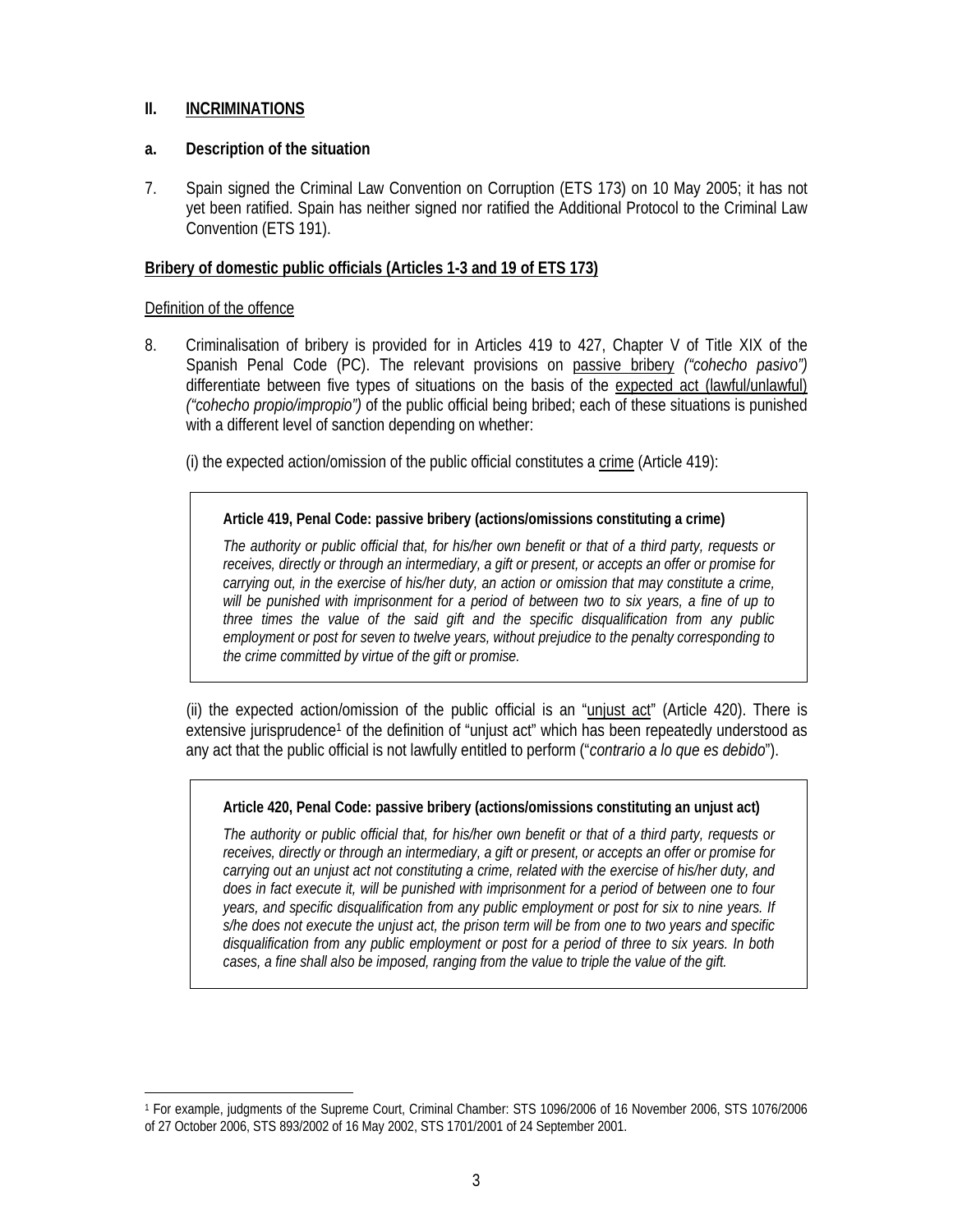(iii) the public official refrains (omission) from carrying out an act s/he should have carried out (Article 421):

**Article 421, Penal Code: passive bribery (omission of acts inherent to the public official's duties)** 

*When the gift requested, received or promised is aimed at preventing an authority or public official from fulfilling an act which s/he is to carry out in the exercise of his/her duty, the punishment will be a fine from the value to double the value of the gift and specific disqualification from any public employment or post for a period of between one and three years.* 

(iv) the public official performs an act inherent to his/her official duty (Article 425); the bribe has been solicited or accepted before/after the performance of the (lawful or unlawful) official act *("cohecho antecedente/cohecho subsiguiente")*:

**Article 425, Penal Code: passive bribery (performance of acts inherent to the public official's duties)** 

- *1. The authority or public official that requests a gift or present or accepts an offer or promise to carry out an act inherent to his/her duty, or as a reward for an act already carried out, will be punished with a fine ranging from the value to triple the value of the gift and suspension from his public employment or post for a period from six months to three years.*  **[lawful acts]**
- *2. In the case of reward for an act already performed, if this were to constitute a crime, there will also be imposed the penalty of imprisonment from one to three years, a fine of six to ten months and specific disqualification from any public employment or post for a period from ten to fifteen years.* **[unlawful acts]**

(v) the public official accepts a bribe on the basis of her/his public official status (in consideration of the public official's position) or for an act that is not legally prohibited (Article 426).

**Article 426, Penal Code: passive bribery (bribe offered in consideration of the public official's position or in order for the public official to fulfill a lawful act)** 

*The authority or public official that accepts a gift or present that is offered to him/her in consideration of his/her position or for the performance of an act that is not forbidden by law, will be punished with a fine of three to six months.* 

9. Active bribery *("cohecho activo")* of domestic public officials is criminalised in Article 423 PC, which refers to the provisions on passive bribery to establish the level of penalty required (less severe penalty in those cases where the individual does not take the initiative to bribe the public official, but rather responds to a public official's demand). The interpretation of the different elements of passive bribery included in Articles 419 to 421 PC (e.g. directly and indirectly, for himself or for herself, in return for an official act) therefore applies to the offence of active bribery. Much doctrinal debate has taken place as to whether Article 423 PC on active bribery, would also cover the corruption instances under Articles 425 PC (acts inherent to the public official's duties) and 426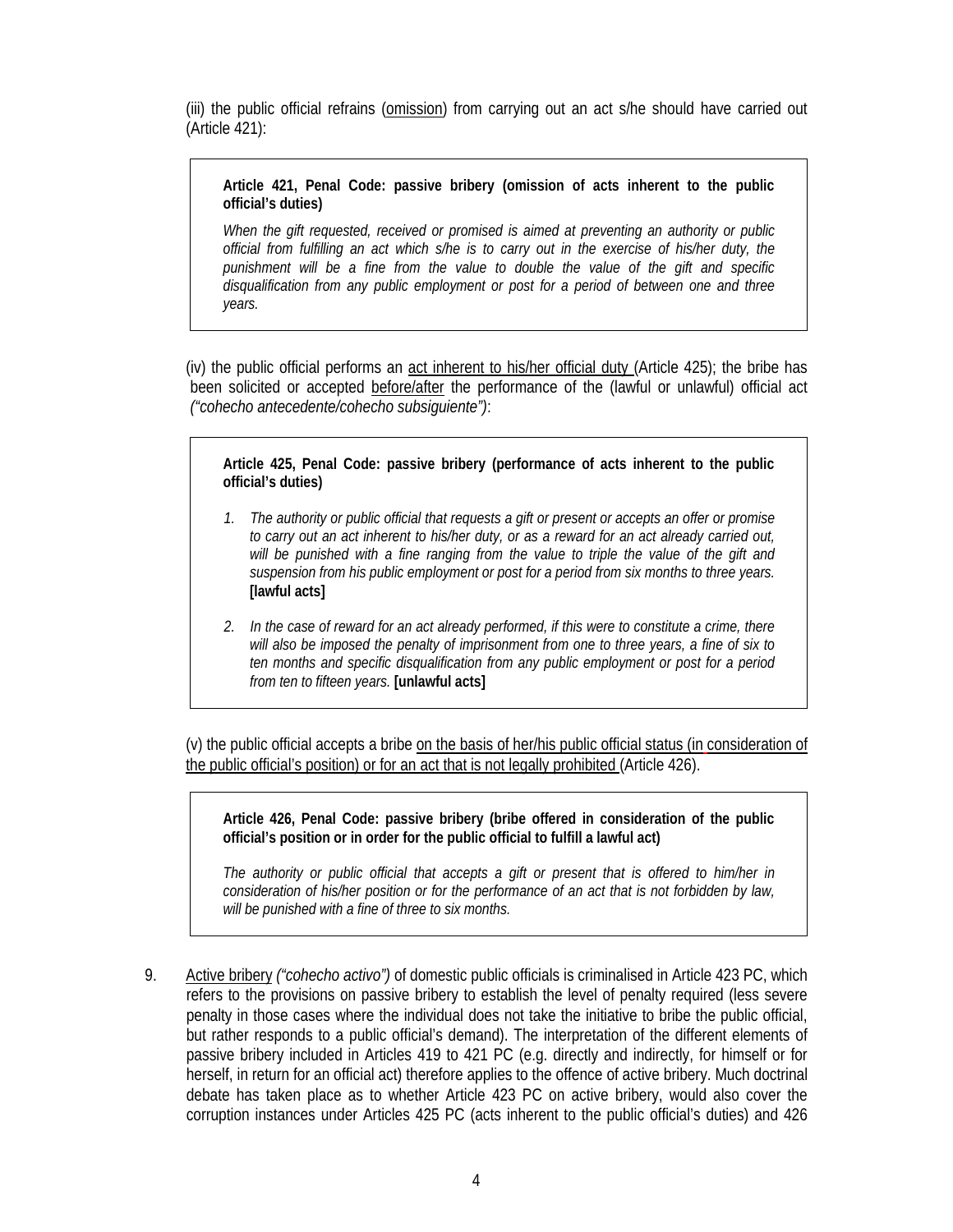PC (acts not inherent to the official's duties, but in consideration of his/her function, which are not prohibited by law). In this connection, case law2 has confirmed that Article 423 PC would indeed cover the acts of a public official specified in Articles 425 and 426 PC ("*cohecho impropio"*); the reference of Article 423 PC *in fine* to its preceding provisions would only serve punitive purposes in so far as the determination of the applicable sanction is concerned.

### **Article 423, Penal Code: active bribery**

- *1. Any person who corrupts or attempts to corrupt the public authorities or officials, through the use of sops, gifts, offers or promises, will be punished with the same custodial and financial sanctions as the public authorities or officials themselves.*
- *2. Any person who attends to such request from public authorities or officials will be punished with sanctions one grade lower than those described in the previous paragraph.*
- 10. A reform of the Penal Code is ongoing<sup>3</sup>; it contains a number of important amendments with respect to corruption offences. In particular, a simplification of the types of conduct giving rise to a passive bribery offence is foreseen; it is proposed that the five different types of corrupt conducts described above be reduced to three categories: (i) unlawful official acts; (ii) lawful official acts; and (iii) bribe accepted on the basis of the public official's position. Likewise, the draft amendments to the Penal Code provide for an autonomous offence of active bribery which no longer refers back to the relevant provisions on passive bribery and is unequivocally applicable to both lawful and unlawful acts.

### Elements of the offence

# *"Domestic public official"*

11. The notion of "public official" is developed by Article 24 PC as follows:

#### **Article 24, Penal Code: authorities and public officials**

- *1. For penal purposes, the term authority shall refer to whoever, on his/her own or as a member of a corporation, court or collegiate body, is in command or exercises his/her own jurisdiction. In any case, have the status of authorities the members of the Congress of Deputies, the Senate, the legislative assemblies of the Autonomous Communities and the European Parliament. The public officials of the Public Prosecution Service shall also be considered authorities.*
- *2. Public official shall mean every person that, by immediate provision of the law, or by election or appointment of the competent authority, takes part in the exercise of public functions.*

 $\overline{a}$ 2 Judgments of the Supreme Court: STS 545/1998 of 13 January 1999, ATS 1178/1998 of 29 April 1998, STS 692/1997 of 7 November 1997.

<sup>3</sup> The authorities indicated that, on 14 November 2008, the Council of Ministers passed the Draft Organic Bill on the Reform of the Penal Code. The Draft was subsequently transmitted to the General Council of the Judiciary and the Attorney General's Office for comments; it will be sent again (in short) to the Council of Ministers and then to Parliament for further consultation and adoption in due course.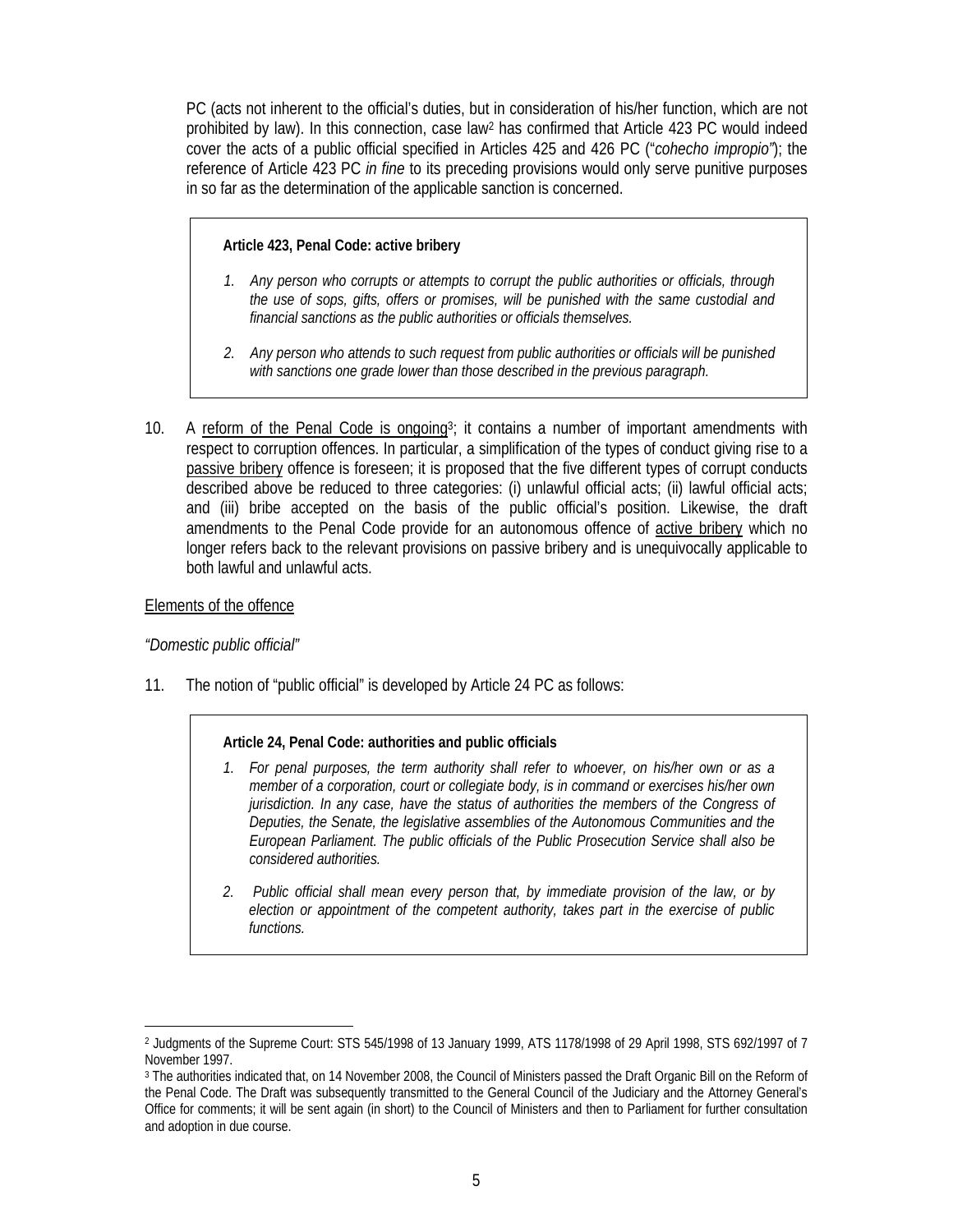- 12. In particular, the term "*authority*" refers to elected authorities, including the members of Parliament (Congress of Deputies and Senate), the legislative assemblies of the Autonomous Communities and the European Parliament, as well as members of the judiciary (judges and other holders of judicial offices4, whether elected or appointed) and officials of the State Prosecution Service.
- 13. The term "*public official*" is understood broadly on the basis of a status oriented definition by which a formal link with public administration is required *(every person that, by immediate provision of the law, or by election or appointment*), which is then supplemented with functional elements, notably, by relying on the public nature of the function performed by the person concerned (*takes part in the exercise of public function*).
- 14. Furthermore, there is extensive jurisprudence<sup>5</sup> (and academic studies) reflecting on the notion of public official and confirming that, in the framework of penal legislation, this is to be interpreted to the widest extent possible (beyond administrative law). In this context, it would not only cover those persons carrying out a public function in the State administration - whether at central, regional or local level -, but also individuals vested (by law, election or appointment) with public authority to perform certain duties of State administration (e.g. employees of public enterprises, employees of companies which have been officially granted particular rights or licenses to perform public services, etc.), irrespective of their type of contract and the temporary/permanent character of the functions performed.
- 15. Finally, the draft amendments to the PC specifically provide for the applicability of the relevant articles on active and passive bribery provisions of domestic public officials to public officials of the European Communities and foreign officials of other EU countries with a view to transpose the EU Convention on the fight against corruption involving officials of the European Communities or officials of Member States of the European Union6.

# *"Promising, offering or giving" (active bribery)*

16. The elements of "promising", "offering" and "giving", although not transposed *verbatim*, are covered by Article 423 PC, which punishes the corruption or attempt to corrupt a public official through the use of sops, gifts, offers or promises. The Supreme Court has interpreted the verbs *"to corrupt or attempt to corrupt"* in a very broad manner so as to cover those actions aimed at inducing the public official to act, either in an unlawful or a lawful manner ("*cohecho activo propio/cohecho activo impropio*")<sup>7</sup>, through the use of sops, gifts, offers or promises.

# *"Request or receipt, acceptance of an offer or promise" (passive bribery)*

17. The elements of "request", "receipt" or "accept" are covered in the relevant provisions dealing with passive bribery of a public official in return for an unlawful act *("cohecho propio"),* i.e. Articles 419 to 421 PC. While in Articles 419 and 420 PC the aforementioned terms are expressly referred to, the term "acceptance of an offer or promise" is not used in Article 421 PC, but is meant to be covered by the notion of being "promised".

 $\overline{a}$ 

<sup>4</sup> For example, judgment of the Supreme Court, STS 636/2006 of 8 June 2006.

<sup>5</sup> For example, judgments of the Supreme Court, Criminal Chamber: STS 1590/2003 of 22 April 2004, STS 68/2003 of 27 January 2003, STS 537/2002 of 5 April 2002, STS 2361/2001 of 4 December 2001.<br><sup>6</sup> Council Act of 26 May 1997 drawing up the Convention made on the basis of Article K.3 (2)(c) of the Treaty on European

Union, on the fight against corruption involving officials of the European Communities or officials of Member States of the European Union [Official Journal C 195 of 25 June 1997].

<sup>7</sup> Judgments of the Supreme Court: STS 545/1998 of 13 January 1999, ATS 1178/1998 of 29 April 1998, STS 692/1997 of 7 November 1997.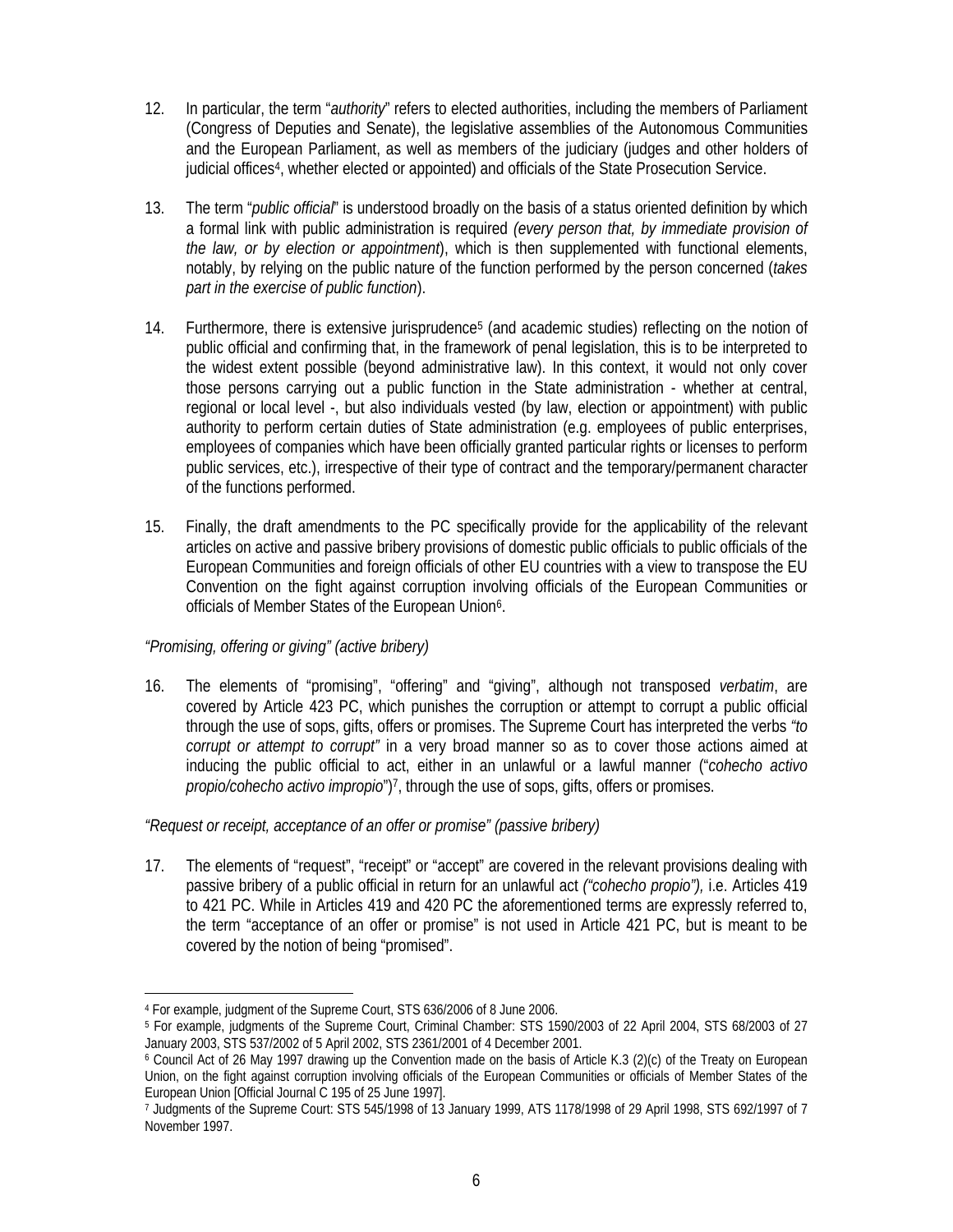- 18. The provisions dealing with the exertion of influence in return for a lawful act ("*cohecho impropio*") do not systematically cover the different corrupt conducts provided for in the Criminal Law Convention on Corruption (ETS 173). In particular, Article 425 PC (commission of acts inherent to a public duty) does not include a specific reference to the term "receive", but this is meant to be comprised in the notion of "acceptance". Article 426 PC (bribe accepted for an act that is not legally prohibited or on the basis of the public official status) only refers to the "acceptance of gifts or presents". It has nevertheless been understood by the courts that the acceptance of an offer/promise would also be covered by Article 426 PC<sup>8</sup>; again, the term "receive", although not expressly transposed, would be comprised in the notion of "acceptance".
- 19. According to well established jurisprudence, it is possible to punish not only instances where corrupt pacts<sup>9</sup> have been agreed (bilateral character of the offence), but also unilateral requests<sup>10</sup>, independently of whether the official's request is effectively accepted by the individual, whether the bribe is received, or whether the illegal act/omission materialises at a later stage. Moreover, since the legal interest that the Spanish Penal Code aims to safeguard in bribery offences is the confidence of citizens in the fairness of public administration, it is immaterial the final use made of the bribe (for example, whether the public official keeps it for him/herself or gives it to charity)11.

### *"Any undue advantage"*

- 20. The relevant provisions of the Penal Code concerning bribery do not use the term "undue". Jurisprudence has generally established a limit on gifts which is not to exceed what would be considered as a social courtesy; nevertheless, the criterion for determining whether a gift or present could be considered as acceptable is to be left to the courts and assessed on a case-bycase basis (for example, a recent adjudicated case dealt with a bribe to a driving test examiner consisting of some boxes containing wine bottles<sup>12</sup>). In any event, the representatives interviewed by the GET confirmed that it is understood that any "gift or present" (whether due or undue) may come under the scope of the offence if it has a rewarding nature which purpose is to influence a public official's action in service13.
- 21. The term "gift or present" is commonly understood as any material benefit, which can be valued in quantifiable pecuniary terms. The economical assessment of the benefit appears also to be the principle lying behind the determination of the penalty when this consists of a fine, i.e. the fine is to be fixed by the relevant court on the basis of the value of the gift/present. The draft amendments to the Penal Code incorporate a reworked definition of the terms used to define the advantage so that it refers to both material and immaterial benefits ("*gift, favour or reward of any nature"*). Moreover, the reference to monthly fines in the sanctions eliminates any allusion to a purely economic assessment of the bribe.

# *"Directly or indirectly"*

 $\overline{a}$ 

22. These notions (and thus, for example, corruption through intermediaries) are explicitly referred to in Articles 419 and 420 PC. Although Articles 423, 425 and 426 PC do not specifically contain the terms "directly or indirectly", the courts have interpreted the latter provisions in a broad manner so

<sup>8</sup> Judgment of the Supreme Court, Criminal Chamber: STS 636/2006 of 8 June 2006.

<sup>9</sup> Judgment of the Supreme Court, Criminal Chamber: STS 504/2003 of 2 April 2003.

<sup>&</sup>lt;sup>10</sup> Judgment of the Supreme Court, Criminal Chamber: STS 1096/2006 of 16 November 2006, STS 636/2006 of 8 June 2006, STS 2052/2001 of 7 November 2001, STS 776/2001 of 8 May 2001, STS 20/2001 of 28 March 2001, STS 1114/2000 of 12 June 2000.

<sup>&</sup>lt;sup>11</sup> Judgment of the Supreme Court, Criminal Chamber: ATS 20637/2006 of 1 June 2007 and 27 September 2007.<br><sup>12</sup> Judgment of the Supreme Court, Criminal Chamber: STS 513/2008 of 23 July 2008.<br><sup>13</sup> See also judgment of the H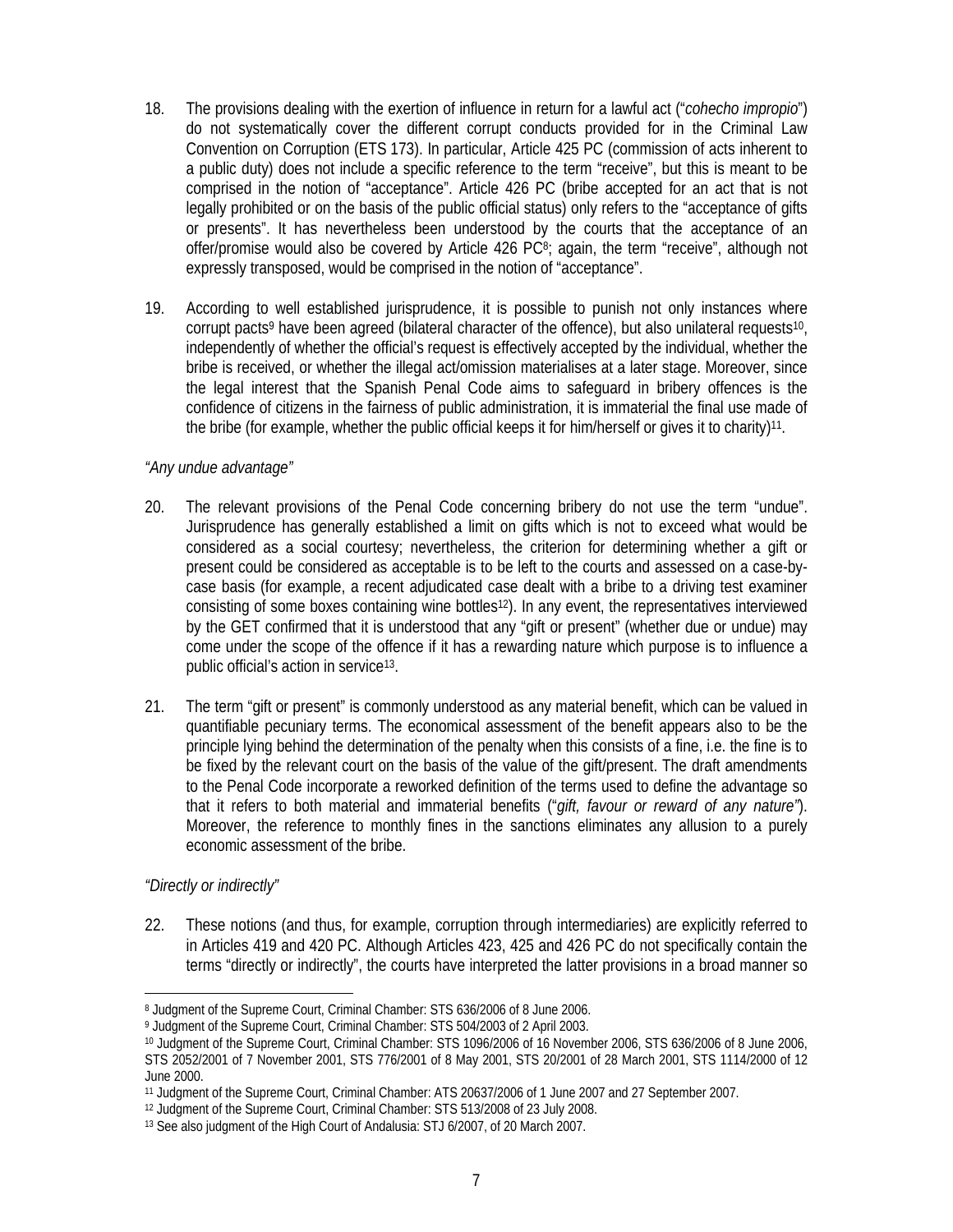as to cover such instances. This was further confirmed by the practitioners met by the GET during the on-site visit.

23. The draft amendments to the Penal Code explicitly refer to the notions of "directly or indirectly" in all the different provisions concerning bribery to avoid any risk of misinterpretation in the future, which would limit the scope of the relevant bribery offences.

### *"For himself or herself or for anyone else"*

- 24. Bribery offences also apply where the gift benefits a third party (*for his/her own benefit or that of a third party).* As above, although third party beneficiaries are only explicitly referred to in Articles 419 and 420 PC, jurisprudence has interpreted Articles 423, 425 and 426 PC as also covering such instances<sup>14</sup>.
- 25. The draft amendments to the Penal Code explicitly refer to third party beneficiaries in all the different provisions concerning bribery to avoid any risk of misinterpretation in the future, which would limit the scope of the relevant bribery offences contrary to the legislator's intent.

# *"To act or refrain from acting in the exercise of his or her functions"*

- 26. The bribery offences expressly cover "acts" and "omissions" committed in the past or in the future *("cohecho subsiguiente"15)* by the public official. More specifically, they concern acts committed in connection with the exercise of official duties/functions. This connection is understood broadly: it includes acts that form part of the official's express powers and authority (even if these are not explicitly laid down in legislation), as well as those instances lying outside of the official's formal authorities (e.g. discretionary and political acts)16. It further expands to those situations where the bribe is offered in consideration of the public official's position (Article 426 PC). The decisive element of the offence is not whether the official has any discretion to act as requested by the briber, but whether he has been offered, given or promised a bribe in order to obtain something from him/her and therefore, to compromise his/her impartiality17. The briber may not even be aware whether the official has discretion or not<sup>18</sup>. According to the jurisprudence in this area, the bribery provisions of the Penal Code aim at safeguarding the principles of equality, impartiality and objectivity of public administration, which would be significantly undermined, even in the official would have acted in the same way without the bribe.
- 27. Finally, for a bribery offence to occur, it is not required that the induced act or omission by the public official involves a breach of duty or be unlawful as such (Articles 425(1) and 426 PC);

 $\overline{a}$ 14 See for example, judgment of the Supreme Court, Criminal Chamber: ATS 692/1997 of 7 November 1997 where, in respect to a possible corruption offence falling under Article 426 PC, it is said that it is immaterial the use that is made of the bribe, whether the benefit is enjoyed by the bribed person or by, for instance, charity purposes. 15 The authorities explained that the introduction of bribery a posteriori - so-called "*cohecho subsiguiente*" (i.e. bribery

instances where bribe is solicited or accepted after the performance of the official act) serves a procedural purpose as it allows a penalty to be imposed proving the handling over of the money and the public official's behaviour, without having to prove the prior offer, request or acceptance (i.e. the so-called *pactum sceleris*). In any event, the reward creates a link between the public official which puts at risk the principle of impartiality of public administration. The important nexus is that, in an imprecise way, the public official's impartiality in relation to unspecified future

<sup>&</sup>lt;sup>16</sup> For example, judgments of the Supreme Court, Criminal Chamber: STS 440/2007 of 21 May 2007, STS 1096/2006 of 16 November 2006, STS 636/2006 of 8 June 2006, STS 504/2003 of 2 April 2003, STS 20/2001 of 28 March 2001, STS 2052/2001 of 7 November 2001, STS 701/1994 of 4 April 1994.

<sup>17</sup> For example, judgments of the Supreme Court, Criminal Chamber: STS 440/2007 of 21 May 2007, STS 1076/2006 of 27 October 2006.

<sup>18</sup> Judgments of the Supreme Court, Criminal Chamber: STS 293/2007 of 10 April 2007, STS 587/2007 of 28 June 2007.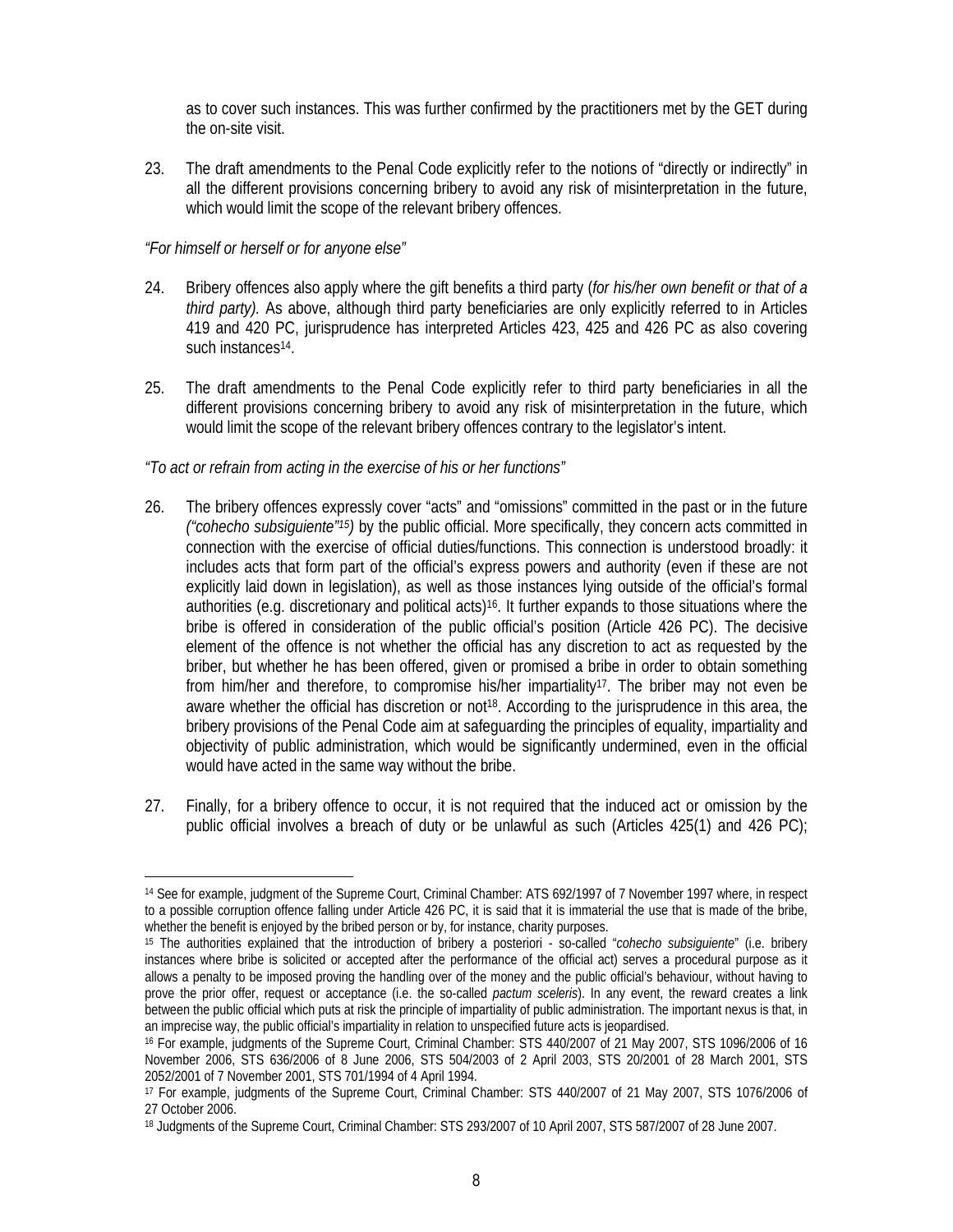however, the commission/omission of an unlawful official act entails more severe sanctions (Articles 419, 420 and 425(2) PC – which are considered aggravated cases).

# *"Committed intentionally"*

- 28. A basic principle of the Penal Code is that negligently committed acts are not punishable unless specifically provided for in the relevant offence (Article 12 PC). Therefore, as the provisions on bribery do not mention that they can be caused by negligence, it can be inferred that they can only be committed intentionally.
- 29. The acceptability or non-acceptability of the gift/present in a bribery situation is assessed depending on whether the benefit was intended to influence the acts of the public servant (and therefore to compromise the necessary impartiality and objectivity of public administration), independently of whether the benefit did indeed have an influence in reality on the service rendered by the official in question. By contrast, if the offer or promise is not intended to influence the official to act illegally, the individual cannot be held responsible for offering, promising or giving a bribe19.

# **Sanctions**

- 30. The severity of the penalties available for passive bribery depends of the unlawful/lawful nature of the act (action/omission) of the public official bribed:
	- if the expected action/omission of the public official constitutes a crime: imprisonment between two and six years, a fine of up to three times the value of the bribe, and disqualification from public office for a period between seven and twelve years (Article 419 PC);
	- if the expected action/omission of the public official is an "unjust act" not constituting a crime:
		- i) if the public official executes the "unjust act": imprisonment between one and four years and disqualification from public office for a period between six and nine years,
		- ii) if the public official does not execute the "unjust act": imprisonment from one to two years and disqualification from public office for a period between three and six years.

In both cases, the fine to be imposed in conjunction with the abovementioned penalties ranges from the value to triple the value of the gift (Article 420 PC);

- if the public official refrains (omission) from carrying out an act s/he is required to carry out: a fine from the value to double the value of the bribe, and disqualification from public office for a period between one and three years (Article 421 PC);
- if the public official performs an act inherent to his/her duty (Article 425 PC):
	- i) if the bribe is received in order for the public official to carry out an act inherent to his/her duty or as a reward for an act already carried out: a fine of up to three times the value of the bribe and disqualification from public office for a period between six months and three years (Article 425(1) PC);
	- ii) if the reward is offered in relation to an act already performed which constitutes a  $crime$ :</u> imprisonment between one and three years, a fine of six to ten months20, and disqualification from public office for a period between ten and fifteen years (Article 425(2) PC);
- if the public official accepts a bribe for an act that is not legally prohibited or on the basis of her/his public official status: fine of six to ten months (Article 426 PC).

l <sup>19</sup> Judgments of the Supreme Court, Criminal Chamber STS 636/2006 of 8 June 2006, STS 188/1994 of 2 February 1994.<br><sup>20</sup> Fines in Spain are based on a system of day-fines, the number of days being determined on grounds suc degree of guilt and the circumstances of the offence, and the amount on the basis of the offender's financial situation. In practical terms, a fine of six to ten months consists of 90 to 180 daily rates; daily rates range between 2 and 400 euros (Article 50(4) PC).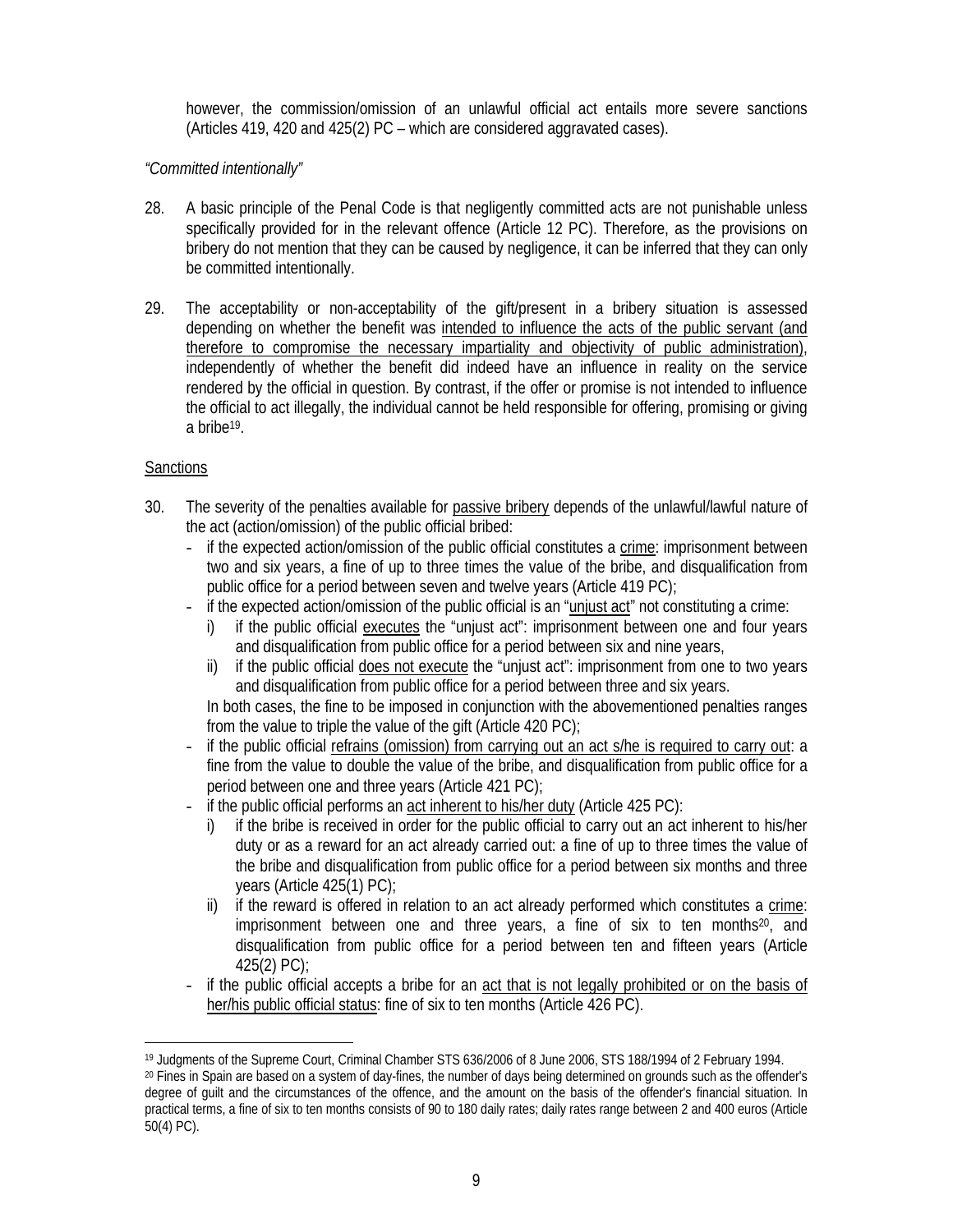- 31. Active bribery is generally punished with the same level of sanctions as passive bribery (the exception of disqualification from a public post or employment is not applicable here). However, in those cases where the bribe is given/offered/promised in response to a request of a public official, penalties one grade lower to the ones required for passive bribery would apply (Article 423(2) PC – mitigating circumstance). According to Article 70 PC the maximum would be the previous minimum penalty less a day; the minimum penalty would be one half of the previous minimum<sup>21</sup>.
- 32. The following table illustrates in a schematic manner the available sanctions for active and passive bribery:

| <b>Article</b>        | <b>Offence</b>                                                                                               | Sanction (cumulative)                                                   |                             |                                  | Extradition                                                                                  |  |  |
|-----------------------|--------------------------------------------------------------------------------------------------------------|-------------------------------------------------------------------------|-----------------------------|----------------------------------|----------------------------------------------------------------------------------------------|--|--|
| PC                    |                                                                                                              | Imprisonment                                                            | <b>Fine</b>                 | Professional<br>disqualification | possible                                                                                     |  |  |
| Passive bribery       |                                                                                                              |                                                                         |                             |                                  |                                                                                              |  |  |
| Art. 419              | Official act constitutes crime                                                                               | $2 - 6$ yrs                                                             | 1-3 times value<br>of bribe | $7 - 12$ yrs                     | Yes                                                                                          |  |  |
| Art. 420              | Official act is "unjust act"                                                                                 |                                                                         |                             |                                  |                                                                                              |  |  |
|                       | - executed                                                                                                   | $1 - 4$ yrs                                                             | 1-3 times value<br>of bribe | $6 - 9$ yrs                      | Yes                                                                                          |  |  |
|                       | - not executed                                                                                               | $1 - 2$ yrs                                                             | 1-3 times value<br>of bribe | $3 - 6$ yrs                      | Yes                                                                                          |  |  |
| Art. 421              | Refrain from<br>performing<br>a<br>required official act                                                     | N <sub>o</sub>                                                          | 1-2 times value<br>of bribe | $1 - 3$ yrs                      | <b>No</b>                                                                                    |  |  |
| Art. 425              | Official act inherent to duties (bribe solicited or accepted before/after performance official act)          |                                                                         |                             |                                  |                                                                                              |  |  |
|                       | (1) does not constitute crime                                                                                | <b>No</b>                                                               | 1-3 times value<br>of bribe | $6$ months $-3$ yrs              | N <sub>0</sub>                                                                               |  |  |
|                       | (2) constitutes crime                                                                                        | $1 - 3$ yrs                                                             | 90 - 180 daily<br>rates     | $10 - 15$ yrs                    | Yes                                                                                          |  |  |
| Art. 426              | Bribe offered in consideration<br>of official position or in order to<br>perform act not forbidden by<br>law | N <sub>o</sub>                                                          | 90 - 180 daily<br>rates     | <b>No</b>                        | <b>No</b>                                                                                    |  |  |
| <b>Active bribery</b> |                                                                                                              |                                                                         |                             |                                  |                                                                                              |  |  |
| Art. 423              | Corrupt or attempt to<br>(1)<br>corrupt through gifts, offers or<br>promises                                 | Same penalties as in passive bribery                                    |                             | Not applicable                   | Yes/No (See<br>above<br>passive<br>bribery, i.e.<br>Arts. 421,<br>$425(1)$ and<br>426)       |  |  |
|                       | (2) If responding to solicitation<br>by public official                                                      | Penalties one grade lower than<br>those established for passive bribery |                             | Not applicable                   | Yes/No (See<br>above<br>passive<br>bribery, i.e.<br>421, 425(1)<br>and 426 &<br>420, 425(2)) |  |  |

 $\overline{a}$ 

<sup>&</sup>lt;sup>21</sup> For example, for calculation purposes, if the imprisonment penalty consists of 4-8 years imprisonment, the corresponding one grade lower penalty would be 2-4 years imprisonment.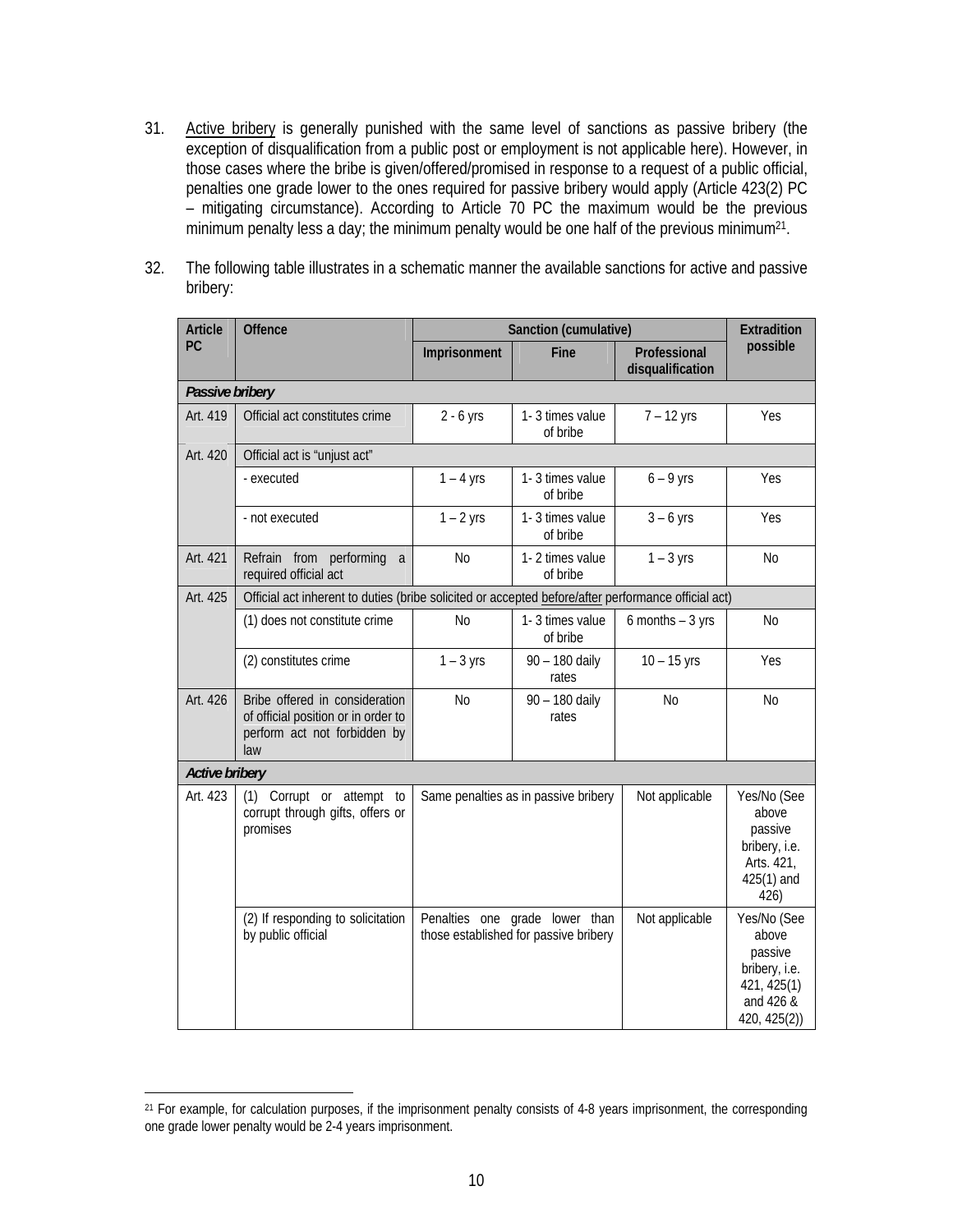- 33. By way of comparison, fraud against a public body carries out a prison sentence of one to three years imprisonment (Article 436 PC). Misappropriation of public funds is punished with imprisonment for a period between three to six years; in aggravated cases, the imprisonment term could increase to a maximum of eight years (Article 432 PC).
- 34. The draft amendments to the Penal Code propose a different sanctioning system exclusively based on day-fines (i.e. sanctions are no longer established in relation to the economic assessment of the bribe). In addition, there is an aggravation of the minimum imprisonment sentences applicable to passive bribery offences, i.e. three years' imprisonment for unlawful official acts (instead of two) and two years' imprisonment for lawful official acts (instead of one or none). As far as active bribery is concerned, the available sanctions are the same that can be applied to passive bribers (with the exception of disqualification from a public post or employment), as well as disqualification from public tenders, contracts with public administration and tax rebates.

### Court decisions and statistics

- 35. There is a vast corpus of court decisions dealing with bribery of several categories of public officials (e.g. judges and holders of judicial office, mayors, doctors and nurses, employees of private companies carrying out tasks of a public nature, etc). The interpretation of the key elements (e.g. definition of public official, object of corruption, scope of official act) contained in the relevant bribery offences has been largely developed in the light of those decisions, as illustrated by the paragraphs above.
- 36. The annual reports of the Attorney General's Office indicate that, in 2006, preliminary investigations were carried out in connection with 89 cases concerning bribery (a 50% increase as compared to 2005 data); in 2007, 47 preliminary investigations had been initiated for trading in influence offences. The latest report of the Attorney General's Office (2008) underlined that, since the establishment of the Special Prosecution Office against Corruption and Organised Crime in 1996, a total of 64 corruption-related judgments had been issued (54 convictions and 10 acquittals).

# **Bribery of members of domestic public assemblies (Article 4 of ETS 173)**

- 37. Pursuant to Article 24(1) PC, those persons who, on his/her own or as a member of a corporation, court or collegiate body, are in command or exercise his/her own jurisdiction, are considered "authorities" and therefore fall under the relevant provisions on bribery. The Penal Code further refers, in particular, to elected members of legislative assemblies, including the members of Parliament (Congress of Deputies and Senate), the legislative assemblies of the Autonomous Communities and the European Parliament. There is no explicit reference to members of other public domestic assemblies, such as public assemblies at local level (including in the autonomous cities of Ceuta and Melilla) or public assemblies not exercising legislative powers. However, the authorities affirm that the definition of the term "authorities" provided by Article 24(1) PC, is wide enough to also cover members of any other public representative body, including those at local level, whose members are elected or appointed and which exercise legislative or administrative powers. The elements of the offence and the applicable sanctions detailed under bribery of domestic public officials apply accordingly to bribery of members of domestic public assemblies.
- 38. An increasing number of court decisions have dealt with corruption of members of domestic public assemblies, in particular, concerning decisions taken by members of local councils in the planning, licensing and regulatory areas, as well as instances of political turn coating *("transfuguismo político")*, as for example in Case 1125/2007 of 12 December 2007, Case 1617/2005 of 7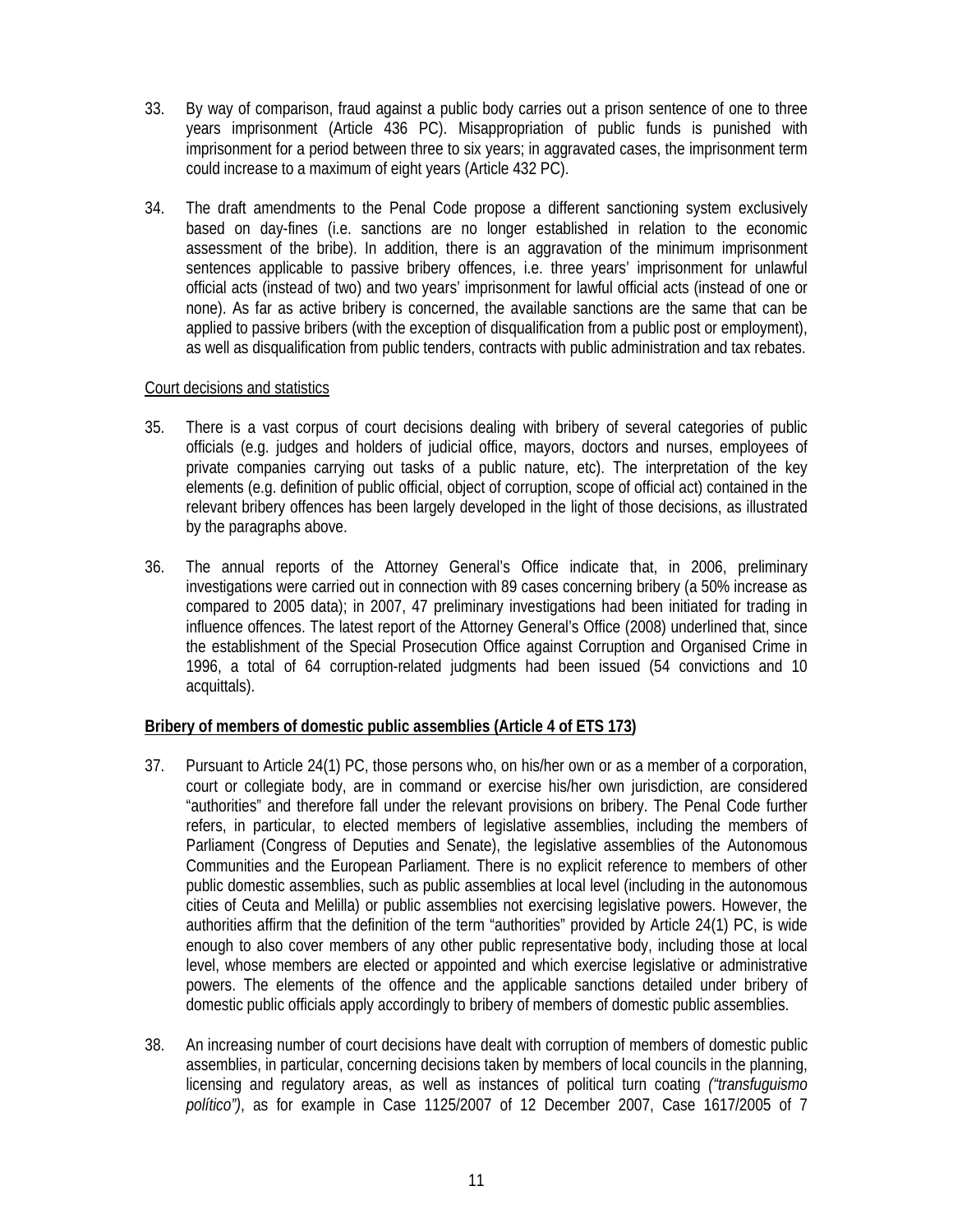December 2005 and Case 1952/2000 of 19 December 2000. The latter cases were adjudicated in relation to Article 420 PC (actions/omissions of public officials constituting an "unjust act"), the penalties applied consisted of prison sentences ranging from one to three years, fines up to 180,300 EUR and professional disqualification.

### **Bribery of foreign public officials (Article 5 of ETS 173)**

39. With a view to implement the obligations under the OECD Convention on Combating Bribery of Foreign Public Officials in International Business Transactions<sup>22</sup>, a new provision, i.e. Article 445, was introduced under Chapter X, Title XIX of the Spanish Penal Code.

#### **Article 445, Penal Code: bribery in international commercial relations**

- *1. Whoever that, through presents, gifts, offers or promises, bribes or tries to bribe, whether directly or through intermediaries, authorities or public officials whether foreign or from international organisations in the exercise of their post to the advantage of them or of a third party, or complies with their demands in respect to this, in order that they act or*  refrain from acting in relation to the performance of official duties, in order to obtain or *retain business or other improper advantage in the conduct of international business, will be punished with the penalties set forth in Article 423 in each respective case.*
- *2. Should the guilty person belong to a corporation, organisation or association, including those of a provisional nature, dedicated to carry out these activities, the judge or court shall be able to impose some of the consequences set forth in Article 129 of this Code.*

### Elements of the offence

### *"Foreign public official"*

 $\overline{a}$ 

- 40. The Spanish Penal Code does not provide an autonomous definition of the term "foreign official". In this connection, the authorities have indicated that the definition of public official in Article 24 PC cannot be extrapolated to foreign public officials.
- 41. The draft amendments to the Penal Code incorporate an autonomous definition of foreign public officials, which comprises any person holding a legislative, administrative or judicial office of a foreign country, whether appointed or elected; any person exercising a public function for a foreign country, including for a public agency or public enterprise; and any official or agent of a public international organisation (i.e. a *verbatim* transposition of the OECD Convention).

# *"Promising, offering or giving" (active bribery)*

42. The elements of "promising", "offering" and "giving" are covered by Article 445 PC, which punishes the bribing or attempt to bribe a foreign public official through the use of presents, gifts, offers or promises. The offence is also committed where an individual "complies" with the "demands" of a foreign public official to bribe him/her as described above (in such a case of solicitation by the public official, the individual would be subject to a reduced penalty in accordance with Article 423(2) PC – see also paragraph 31 for details). However, active bribery of foreign public officials is only criminalised if the official act (whether lawful or unlawful) is committed in the context of international business transactions (*in order to obtain or retain business or other improper advantage in the conduct of international business)*.

<sup>22</sup> Spain signed the OECD Convention on Combating Bribery of Foreign Public Officials in International Business Transactions on 17 December 1997, and deposited the instrument of ratification on 14 January 2000.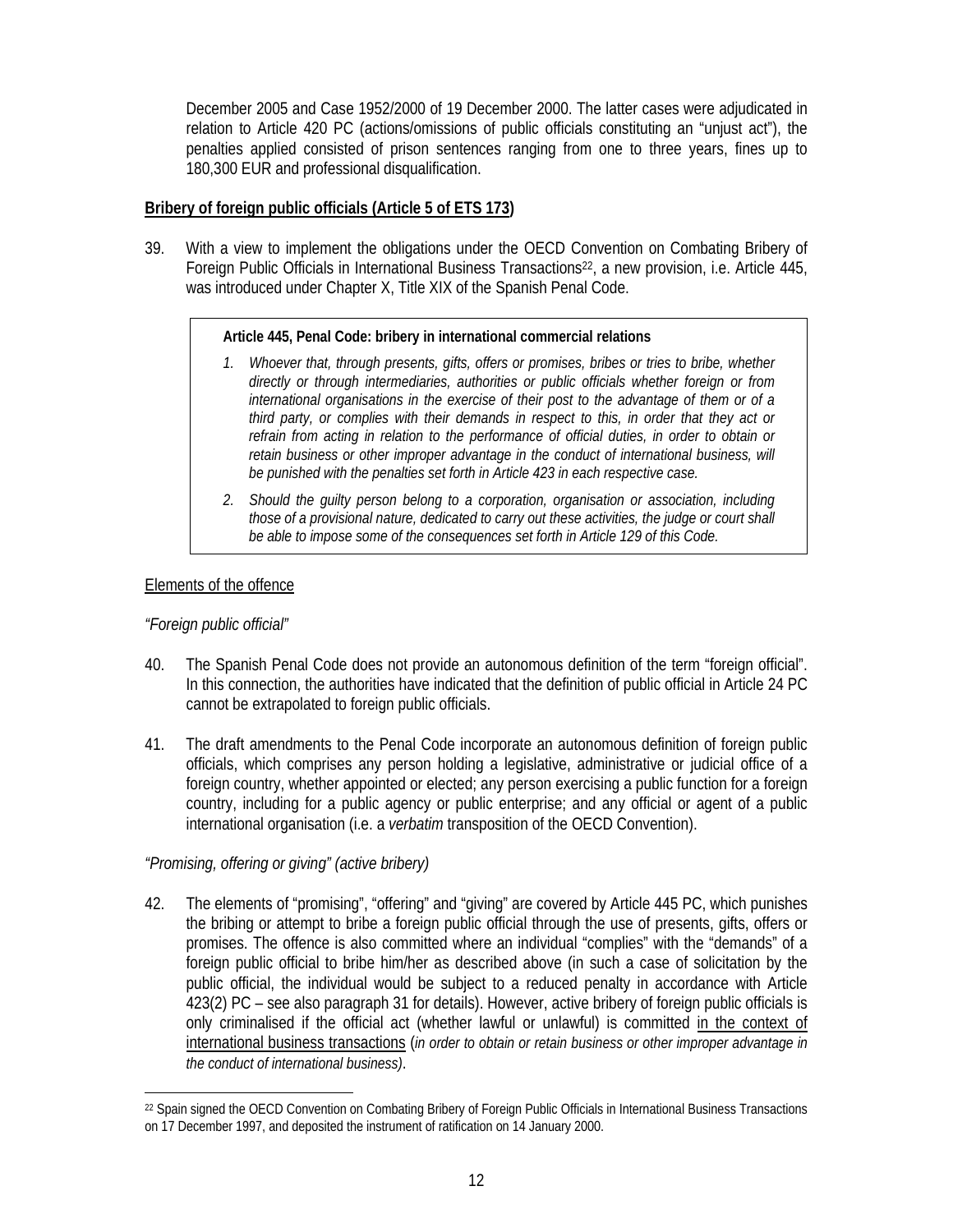### *"Request or receipt, acceptance of an offer or promise" (passive bribery)*

43. Passive bribery of foreign public officials is not criminalised in Spain.

### *"Directly or indirectly"*

44. These notions (and thus, for example, corruption through intermediaries) are explicitly referred to in Article 445 PC.

### *"For himself or herself or for anyone else"*

45. Bribery offences also apply where the gift benefits a third party (*to the advantage of them or of a third party).* 

### *Other elements*

46. What is described concerning other specific elements/concepts of the offence *("undue advantage", "to act or refrain from acting in the exercise of his or her functions", "committed intentionally")* in respect of bribery of domestic public officials applies also in respect of bribery of foreign public officials.

### **Sanctions**

- 47. Pursuant to Article 445 PC, the penalties set forth in Article 423 PC on active bribery of public officials apply to active bribery of foreign public officials in the context of international business transactions. In this connection, Article 423 PC refers back to the relevant provisions on passive bribery to establish the required sanction (for details see paragraphs 30 to 32).
- 48. Some debate has taken place as to whether Article 423 PC can be also applied in connection, not only to its precedent provisions on bribery: Articles 419, 420 and 421 PC (official acts constituting a crime or an "unjust act"), but also to Articles 425 and 426 PC (lawful official acts). Legal commentators appear to share contradictory views in this respect (which have been highlighted by the relevant OECD reports on Spain<sup>23</sup>), but the jurisprudence of the Supreme Court<sup>24</sup> has confirmed that Article 423 PC would indeed be applicable when the briber aims at obtaining both an unlawful (Articles 419, 420, 421 PC) and a lawful (Article 425 and 426 PC) official act.
- 49. The draft amendments to the Penal Code establish an autonomous offence of active bribery of foreign public officials which sanction consists of imprisonment between three and six years, a fine of 12 to 24 months, and disqualification from public tenders/contracts. The fine could be increased to take into account the benefit obtained from the commission of the offence.

#### Court decisions

l

50. There are no court decisions concerning bribery of foreign public officials.

<sup>&</sup>lt;sup>23</sup> Spain: Phase 1 and Phase 2 Reports on the Application of the Convention on Combating Bribery of Foreign Public Officials in International Business Transactions and the 1997 Recommendation on Combating Bribery in International Business Transactions.

<sup>24</sup> Judgments of the Supreme Court: STS 545/1998 of 13 January 1999, ATS 1178/1998 of 29 April 1998, STS 692/1997 of 7 November 1997.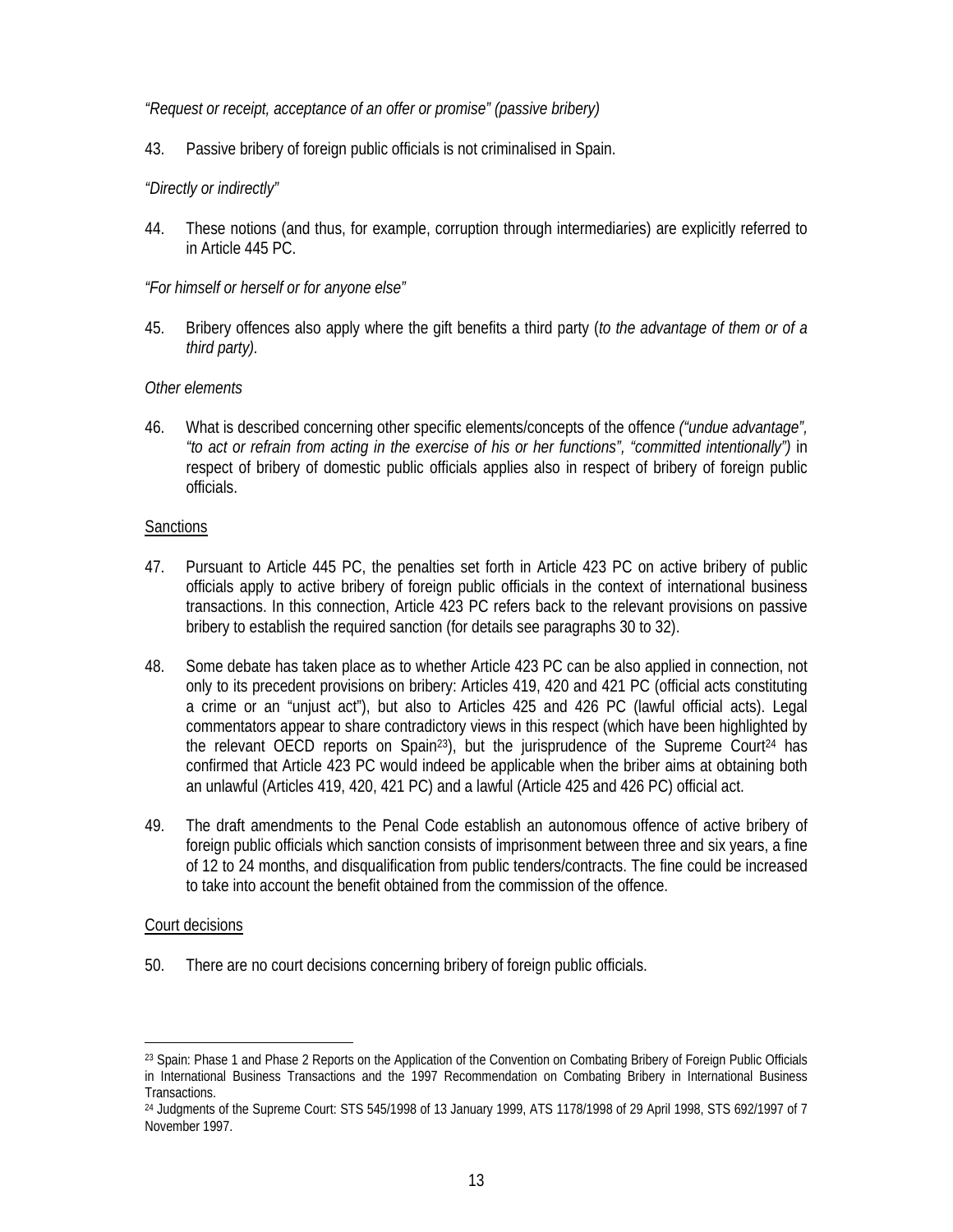# **Bribery of members of foreign public assemblies (Article 6 of ETS 173)**

51. Members of foreign public assemblies are not covered by the relevant provisions on bribery of the Spanish Penal Code.

# **Bribery in the private sector (Articles 7 and 8 of ETS 173)**

- 52. The Spanish Penal Code does not criminalise private corruption. Since there is no private bribery offence, the definition of "public official" has proven to be key to criminalise the broadest possible types of situation giving rise to a bribery offence; it would allow, for example, to punish bribery instances within undertakings which are strictly private, but which continue to be controlled by the State (e.g. Case No. 2052/2001). The safest punitive strategy with regard to private bribery is probably that represented by the offences of misappropriation/mismanagement, in cases where the employee (or the manager receiving the bribe) enters into a contract which harms the undertaking financially. In the civil-law field, private bribery is prohibited by the Law on Unfair Competition, which expressly prohibits "the inducement of workers, suppliers and other persons under contract to breach basic contractual duties that they have agreed to with competitors". Although the Law on Unfair Competition provides exclusively for instruments of a civil nature, the possibility would exist of imposing an administrative penalty (Article 7 of the Law for the Protection of Competition) in those cases where the unfair practice consisting in the payment of bribes was sufficient in scale to "seriously distort competition on the market" and if that distortion affected the "public interest".
- 53. The draft amendments to the Penal Code introduce the offence of bribery in the private sector with a view to complying with the EU requirements emanating from Council Framework Decision 2003/568/JHA of 22 July 2003 on combating corruption in the private sector.

# **Bribery of officials of international organisations (Article 9 of ETS 173)**

54. Active bribery of officials of international organisations is criminalised in Article 445 PC; passive bribery of these categories of officials is not criminalised in the Spanish Penal Code. The elements of the offence and the applicable sanctions detailed under bribery of foreign public officials apply accordingly to bribery of officials of international organisations. There are no court decisions/case law concerning bribery of officials of international organisations.

# **Bribery of members of international parliamentary assemblies (Article 10 of ETS 173)**

- 55. The Spanish Penal Code only criminalises active and passive bribery of members of the European Parliament, who are explicitly covered by the term "public authorities" according to Article 24(1) PC. Therefore, the elements of the offence and the applicable sanctions detailed under bribery of domestic public officials apply. There are no court decisions/case law involving members of the European Parliament.
- 56. Members of other international parliamentary assemblies are not covered by the relevant provisions of bribery.

# **Bribery of judges and officials of international courts (Article 11 of ETS 173)**

57. Bribery of judges and officials of international courts is not criminalised by the Spanish Penal Code, with the sole exception of bribery of officials of the International Criminal Court. In this connection, pursuant to Article 471bis of the Penal Code, active and passive bribery of officials of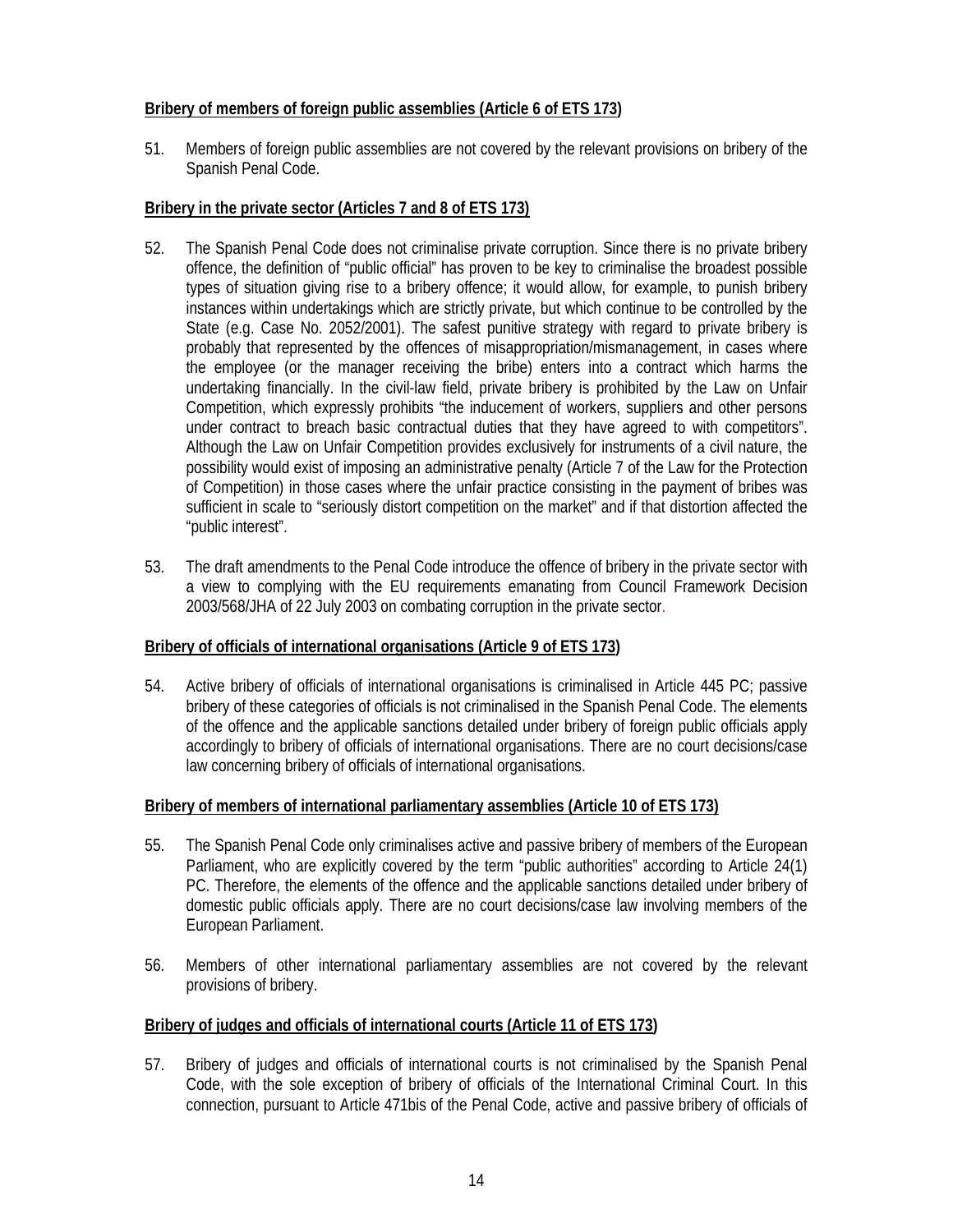the International Criminal Court is punished with imprisonment from 2 to 5 years and a fine of up to three times the value of the bribe.

# **Trading in influence (Article 12 of ETS 173)**

#### Definition of the offence

58. Trading in influence is covered in Articles 428 – 430, Chapter VI, Title XIX of the Penal Code. The relevant provisions on passive trading in influence (accepting or requesting an advantage to exert an improper influence) differentiate between two main types of conduct:

(1) the exertion of an improper influence. In this case the Penal Code establishes a distinction based on the public/private nature of the influence peddler (a) an authority or public official (Article 428 PC) and (b) a particular (Article 429 PC);

### **Article 428, Penal Code: Exertion of improper influence by an authority/public official**

*The authority of public official that influences another authority of public official, by taking advantage of his/her post or of any other hierarchical or personal relationship with this person or with any other authority or public official so as to obtain a decision which may directly or indirectly generate an economic benefit for such himself/herself or for a third party, will be punished with a prison sentence of six months to one year, a fine of up to double the value of the said benefit, and specific disqualification from any public employment or post for a period of three to six years. When the benefit sought is in fact obtained the sanctions to be applied will be will be in the upper half of the scale.* 

# **Article 429, Penal Code: Exertion of improper influence by particular**

*The individual that influences an authority of public official taking advantage of his/her personal relationship with this person, or with any other authority or public official, so as to obtain a decision which may directly or indirectly generate an economic benefit for himself/herself or for a third party, will be punished with a prison sentence of six months to one year, a fine of up to double the value of the said benefit, and specific disqualification from any public employment or post for a period of three to six years. When the benefit sought is in fact obtained the sanctions to be applied will be in the upper half of the scale.* 

(2) the request or acceptance of gifts/presents and any other type of remuneration in order to exert an improper influence (Article 430 PC).

**Article 430, Penal Code: Request/acceptance of gifts/presents/other types of remuneration to exert improper influence** 

*Those that offer to carry out the actions described in the previous articles, requesting sops, gifts or any other remuneration, from third parties, or accept offers or promises, will be punished with a prison sentence of six months to one year.* 

*In any of the cases that this article refers to, the judicial authority may also impose the suspension of activities of the society, company, organisation or office and the closure of its facilities open to the public for a period of six months to three years.* 

59. Active trading in influence (i.e. the promising, giving or offering of an undue advantage to the influence peddler) is not criminalised as a principal offence.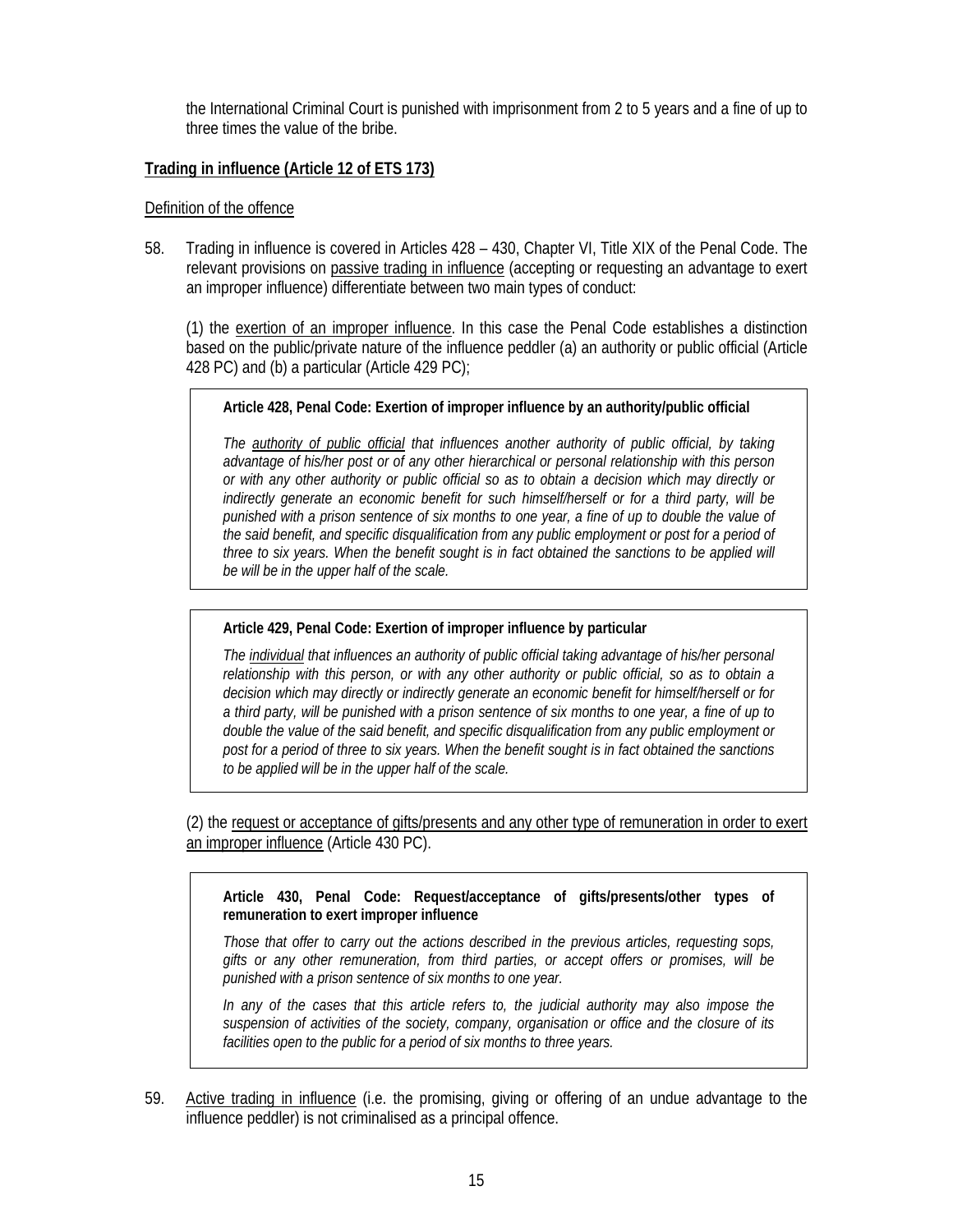### Elements of the offence

### *"Asserts or confirms that s/he is able to exert an improper influence over the decision-making of [public officials]"*

- 60. This concept is not transposed as such, i.e. the influence peddler does not specifically have to assert or confirm that s/he is not able to exert an improper influence. In this connection, Spanish legislation punishes those instances where the influence peddler takes advantage *("prevalimiento"*, i.e. in English: prevalent position*)* of his/her personal/hierarchical relationship with the public official so as to exert an improper influence over the decisions of the latter. The protected legal interests are the same as for in bribery offences: transparency and impartiality in the decision-making process of public administration.
- 61. For the offence of trading in influence to occur, it is not necessary that the influence is actually exerted and leads to the intended result, the mere assertion of the trader in influence that s/he could exercise such influence would be sufficient for the criminal offence to be committed.
- 62. More controversial are the cases of alleged influence. In this context, earlier decisions of the Supreme Court stressed the need for the influence to be real and effectively enable the influence peddler to have the power of intervention or improper influence on the decision-making process; otherwise, the perpetrator would be prosecuted for fraud (e.g. Case 8900/1992 of 4 December 1992). However, a more recent judgment of the Supreme Court confirms that cases of pretended influence would also be covered under the relevant provisions of trading in influence (Case 335/2006 of 24 March 2006).

#### *Other concepts/elements*

- 63. The constitutive elements of bribery offences largely apply with regard to Articles 428-430 PC. In particular, intentionality is an implicit component of the various offences. The directly or indirectly nature of the intermediation is explicitly covered. The beneficiary of the undue advantage may be the influence peddler him or herself or a third party.
- 64. The relevant provisions of the Penal Code concerning trading in influence do not use the term "undue" to qualify the advantage. In this connection, it is understood that any "sop, gift or other type of remuneration" (Article 430 PC) or "any economic benefit" (Articles 428-429 PC), whether due or undue, may come under the scope of the offence if its purpose is to influence the decisionmaking process of public officials. The Supreme Court has interpreted in a recent judgement that the concept "other type of remuneration" goes beyond the economic nature of the benefit received. In particular, in Case 335/2006 of 24 March 2006, the benefit received by the influence peddler was a working contract for his wife. It appears nevertheless that, in accordance with the other bribery-based offences, it should be possible at the end to value the benefit in quantifiable pecuniary terms.

#### **Sanctions**

65. The penalties established for passive trading in influence are *a)* imprisonment from six months to one year; *b)* a fine of up to double the value of the benefit; and *c)* specific disqualification from any public employment or post for a period of three to six years (this latter penalty does not apply in those cases where the influence peddler is a private person). The sanctions to be applied will be in the upper half of the scale when the intended benefit was indeed achieved.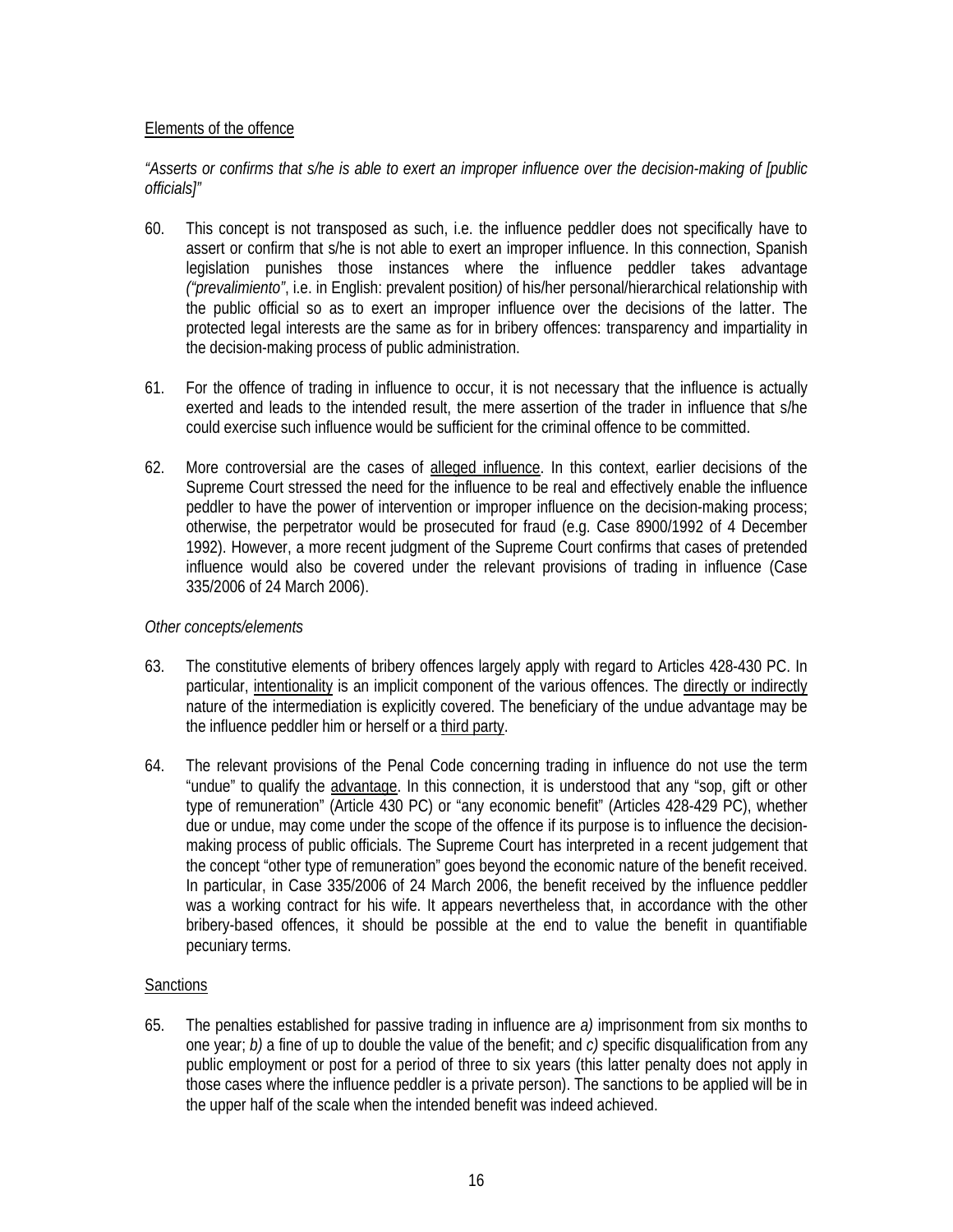### Court decisions

- 66. Several court decisions have clarified the provisions on trading in influence laid out in the Spanish Penal Code as illustrated above (e.g. Case 335/2006 of 24 March 2006, Case 480/2004 of 7 April 2004, etc.)
- 67. The annual reports of the Attorney General's Office indicate that, in 2006, preliminary investigations were carried out in connection with 24 cases concerning trading in influence (a 100% increase as compared to 2005 data); in 2007, 82 preliminary investigations had been initiated for trading in influence offences.

# **Bribery of domestic arbitrators (Article 1, paragraphs 1 and 2 and Articles 2 and 3 of ETS 191)**

68. Pursuant to Article 422 PC, domestic arbitrators are explicitly covered by the provisions on passive bribery covered by Articles 419 to 421 PC (unlawful official acts). The elements of the offence and the applicable sanctions detailed under bribery of domestic public officials apply accordingly.

#### **Article 422, Penal Code**

*The foregoing provisions [Articles 419, 420, 421 PC] will be equally applicable to jurors, arbitrators, experts, or any other person who takes part in the exercise of a public function.* 

- 69. The provisions on passive bribery for lawful official acts (e.g. discretionary acts), i.e. Articles 425 and 426 PC are not applicable in respect of domestic arbitrators. Active bribery of arbitrators is punishable in so far this category of persons would be considered public officials exercising public functions in the context of Article 24 PC.
- 70. There has been one case of bribery of a domestic arbitrator leading to conviction, i.e. Case No. 1096/2006 of 16 November 2006 where a bankruptcy trustee, and his intermediary, were found guilty of a passive bribery offence (Article 420 PC: "unjust acts") for demanding and accepting an amount between 3,600 and 5,000 EUR. They were both sentenced to one year imprisonment, disqualification for a period of three years and a fine of 3,606 EUR. The individual charged with active bribery (Article 423 PC in relation to Article 420 PC) was sentenced to six months' imprisonment and a fine of 1,202 EUR.

#### **Bribery of foreign arbitrators (Article 4 of ETS 191)**

71. Bribery of foreign arbitrators is not explicitly criminalised by the Spanish Penal Code. However, the authorities indicate that a *sensu contrario*, nothing prevents a wider interpretation of the concept of arbitrator so as to include foreign persons. This would, moreover, be possible pursuant to the notion of arbitrator developed by Law 60/2003 on Arbitration, which provides for both national and foreign persons to act as arbitrators.

#### **Bribery of domestic jurors (Article 1, paragraph 3 and Article 5 of ETS 191)**

72. Pursuant to Article 422 PC, domestic jurors are explicitly covered by the provisions on passive bribery covered by Articles 419 to 421 PC (unlawful official acts). The elements of the offence and the applicable sanctions detailed under bribery of domestic public officials apply accordingly.

#### **Article 422, Penal Code**

*The foregoing provisions [Articles 419, 420, 421 PC] will be equally applicable to jurors, arbitrators, experts, or any other person who takes part in the exercise of a public function.*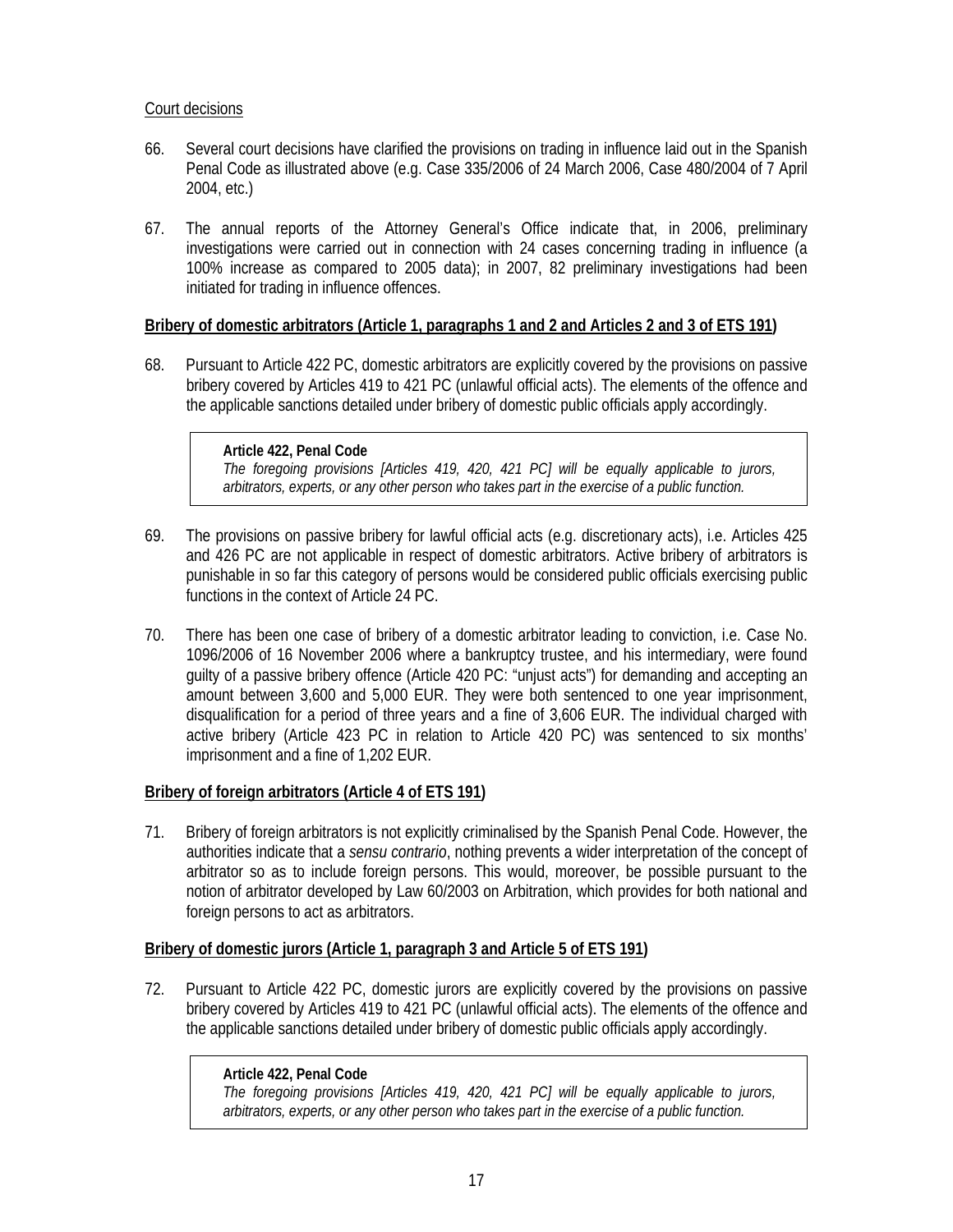- 73. The provisions on passive bribery for lawful official acts (e.g. discretionary acts), i.e. Articles 425 and 426 PC are not applicable in respect of domestic arbitrators. Active bribery of arbitrators is punishable in so far this category of persons would be considered public officials exercising public functions in the context of Article 24 PC.
- 74. There are no court decisions/case law involving domestic jurors.

### **Bribery of foreign jurors (Article 6 of ETS 191)**

75. Bribery of foreign jurors is not criminalised by the Spanish Penal Code.

### **Other questions**

#### Participatory acts (Article 15 of ETS 173):

- 76. According to Article 27 PC, principal offenders and accomplices are responsible for crimes and misdemeanours. Moreover, pursuant to Article 28 PC principal offenders include (a) those who abet directly or indirectly others to commit an offence, and (b) those who cooperate in the committing of an offence by performing an action, without which the crime could not have been perpetrated (Article 28 PC). Accomplices are those persons, who not being included in Article 28 PC, cooperate in the execution of a crime through previous or simultaneous actions (Article 29 PC)
- 77. Joint perpetrators are liable to the same sentences as perpetrators (Article 28 PC) while accomplices are liable to the sentence immediately below the one they would have received if they had been the perpetrators (Article 63 PC).

# Jurisdiction (Article 17 of ETS 173)

- 78. The rules of Spanish jurisdiction are laid down in Title I of the Organic Act on the Judicial Power (Articles 21 to 25). In particular, Article 23 establishes jurisdiction over acts committed within the territory of Spain (principle of territoriality); although it is not specified whether offences need to be committed in full or in part in the Spanish territory, it is generally understood that territorial jurisdiction is established over offences that are committed both wholly or partially within the national territory.
- 79. Moreover, Spanish jurisdiction covers criminal acts committed abroad in which Spanish nationals (or foreign nationals who have acquired the Spanish nationality after the offence was committed) are either the offenders or the subjects of the offence (principle of nationality). Spanish jurisdiction also covers acts of Spanish nationals who are at the same time officials of an international organisation, members of an international parliamentary assembly or officials of an international court. Moreover, the authorities confirmed that Spanish jurisdiction applies to domestic public officials and members of domestic public assemblies who are not Spanish nationals, by virtue of their professional/functional link with the Spanish public administration. Finally, Spanish courts have also jurisdiction to know from criminal acts affecting Spain's national interests, regardless of whether they are committed by Spanish nationals or foreigners.
- 80. Dual criminality is required to establish jurisdiction in respect of acts committed abroad. Therefore, the perpetrator of a criminal offence maybe prosecuted insofar as his/her conduct constitutes a criminal offence in the country where the offence is committed (Article 23(2)a, Organic Act on the Judicial Power). However, pursuant to Article 23(4)i, Organic Act on the Judicial Power, universal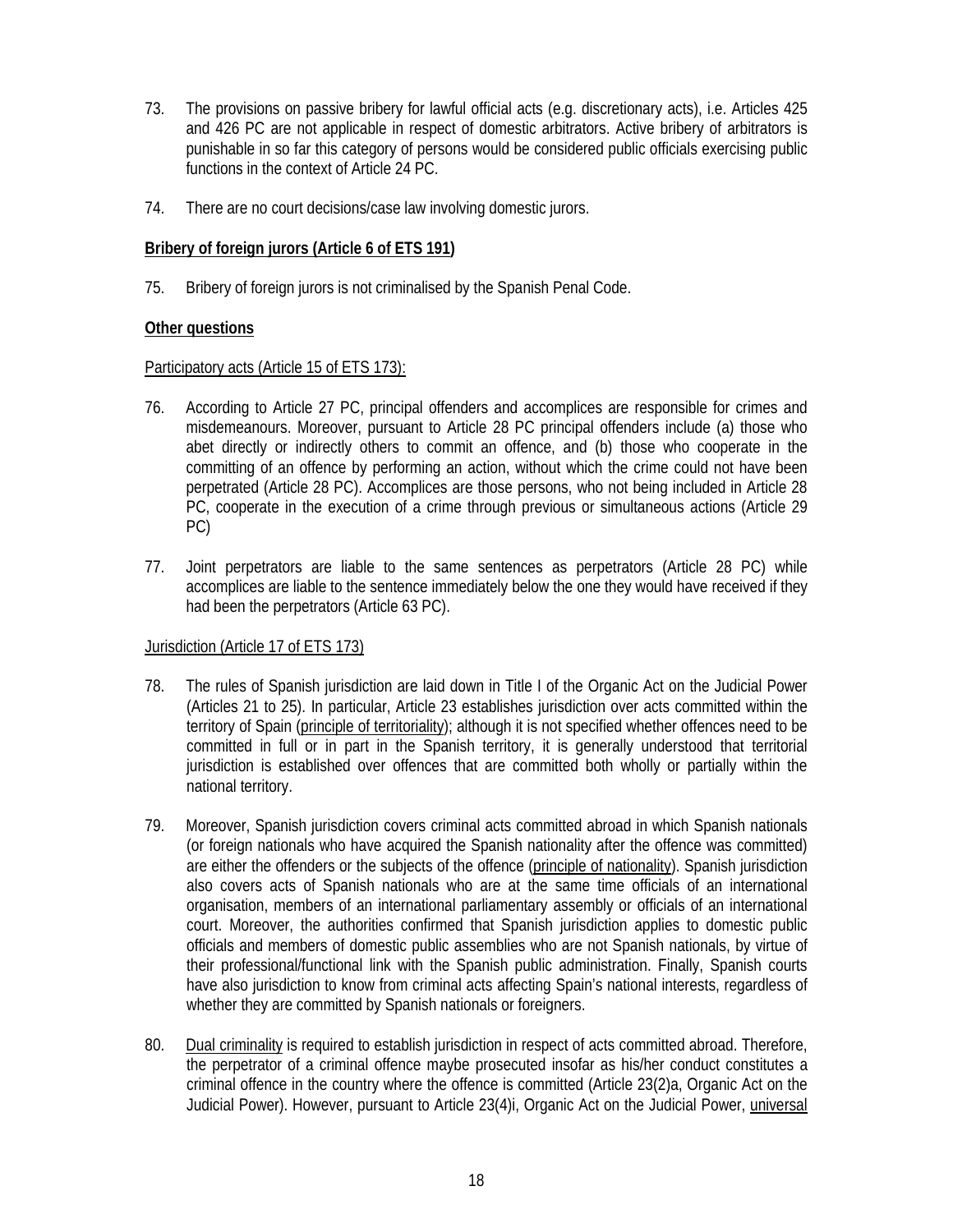jurisdiction over acts committed outside the territory of Spain is possible if the punishability of the act arises from an international treaty ratified and promulgated by Spain.

### Extradition

81. In Spain, extradition is available for offences punishable by a deprivation of liberty of at least one year.

#### Statute of limitations

- 82. The period of limitation depends on the maximum term on the sanctions which can be imposed for the offence in question as well as its "serious"/"less serious" character. In particular, a limitation period of ten years is provided for offences punishable by a maximum period of imprisonment/disqualification of more than five years and less than ten years. Offences that are punishable by a maximum term of imprisonment/disqualification of more than three years and less than five years have a limitation period of five years. All other "less serious offences" have a limitation period of three years (Article 131 PC).
- 83. The following table illustrates the applicable limitation periods for bribery and trading in influence included in the Penal Code:

| <b>Article</b><br><b>PC</b>  | <b>Offence</b>                                                                                                                  | Imprisonment     | Disqualification    | <b>Relative statute</b><br>of limitation |  |  |  |
|------------------------------|---------------------------------------------------------------------------------------------------------------------------------|------------------|---------------------|------------------------------------------|--|--|--|
| Bribery in the public sector |                                                                                                                                 |                  |                     |                                          |  |  |  |
| Art. 419                     | Official act constitutes crime                                                                                                  | $2 - 6$ yrs      | $7 - 12$ yrs        | 15 yrs                                   |  |  |  |
| Art. 420                     | Official act is "unjust act"                                                                                                    |                  |                     |                                          |  |  |  |
|                              | - executed                                                                                                                      | $1 - 4$ yrs      | $6 - 9$ yrs         | 10 yrs                                   |  |  |  |
|                              | - not executed                                                                                                                  | $1 - 2$ yrs      | $3 - 6$ yrs         | 10 yrs                                   |  |  |  |
| Art. 421                     | Refrain from performing a required official act                                                                                 | N <sub>0</sub>   | $1 - 3$ yrs         | 3 yrs                                    |  |  |  |
| Art. 425                     | Official act inherent to duties (bribe solicited or<br>accepted before/after performance official act)                          |                  |                     |                                          |  |  |  |
|                              | (1) does not constitute crime                                                                                                   | N <sub>0</sub>   | $6$ months $-$ 3yrs | 3 yrs                                    |  |  |  |
|                              | (2) constitutes crime                                                                                                           | $1 - 3$ yrs      | 10 - 15 yrs         | 15 yrs                                   |  |  |  |
| Art. 426                     | offered in consideration<br><b>Bribe</b><br>official<br>$\Omega$<br>position or in order to perform act not forbidden<br>by law | <b>No</b>        | <b>No</b>           | 3 yrs                                    |  |  |  |
| Trading in influence         |                                                                                                                                 |                  |                     |                                          |  |  |  |
| Art. 428                     | Exertion of improper influence by public official                                                                               | 6 months $-1$ yr | $3 - 6$ yrs         | 10 yrs                                   |  |  |  |
| Art. 429                     | Exertion of improper influence by individuals                                                                                   |                  |                     |                                          |  |  |  |
| Art. 430                     | Request/acceptance of advantage to exert<br>improper influence                                                                  |                  | 6 months $-3$ yrs   | 3 yrs                                    |  |  |  |

84. These periods are presumed to run from the time of the commission of the offence. In the case of a "continuous" offence the period is calculated from the date on which the last offence took place, and in the case of a "permanent" offence it is calculated from the date on which the illegal activity ceased (Article 132(1) PC). The limitation period is interrupted where the criminal proceedings are initiated, and the term beings to run anew when the proceedings are stayed or conclude without a conviction (Article 132(2) PC).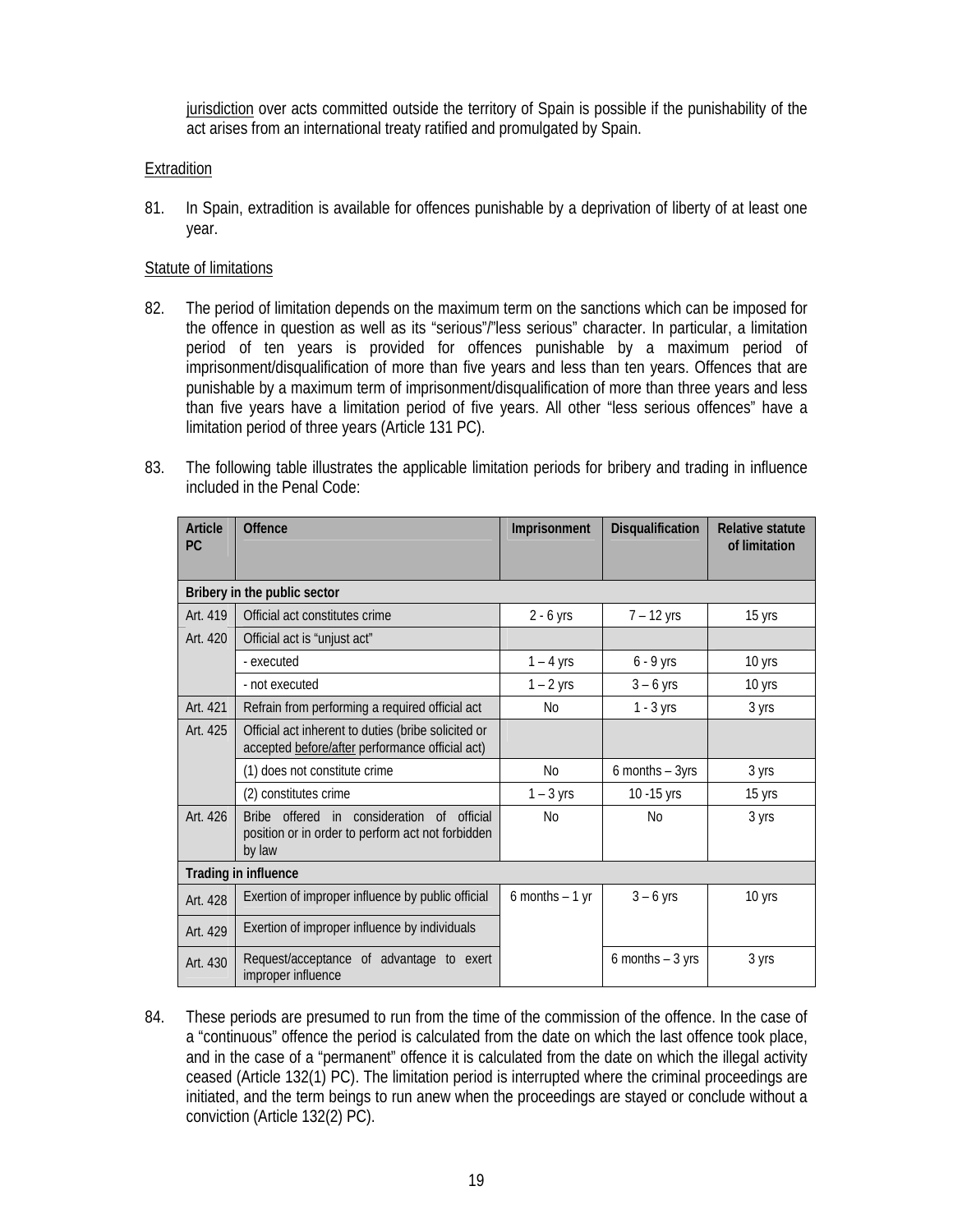#### **Defences**

85. A person who has committed active bribery may seek recourse to a defence of effective regret. To this end, Article 427 PC provides:

#### **Article 427, Penal Code**

*The individual who consents occasionally to a request for a gift or present from an authority or public official, and who reports this fact to that authority which has the duty to make enquiries, before the commencement of any corresponding procedure, will be exempt from punishment, provided that no more than ten days passed since the date of the facts.* 

86. This defence is only possible when (1) the bribe was solicited; (2) the bribe-giver voluntarily reports the fact to the responsible investigative authority; (3) the report is made within ten days of the date of the facts. If the effective regret defence is successfully invoked, the offender will be exempted from punishment.

### **III. ANALYSIS**

- 87. Spain is one of the few GRECO members which have not ratified the Criminal Law Convention on Corruption (ETS 173) (hereafter: the Convention). With respect to the Additional Protocol thereto (ETS 191), this has not been signed nor ratified by Spain. Nevertheless, Spain, like any other member of GRECO, is subject to peer review according to the standards of the Convention and its Additional Protocol which are under examination in the Third Evaluation Round (for details see paragraph 2). The GET notes that Spain was one of the founding members of GRECO; however, it only signed the Convention on 10 May 2005. The GET further notes that Spain ratified, on 19 June 2006, the United Nations Convention against Corruption (UNCAC), which – regarding the corruption offences – covers very much the same ground and is inspired by the same underlying philosophy as the Council of Europe Convention. As the GET explored the outstanding issue of ratification of the Convention, as well as the signature and subsequent ratification of its Additional Protocol, the authorities expressed their intention to become a Party to these instruments, but a clear time frame for doing so was not indicated. The GET recommends **to proceed swiftly with the ratification of the Criminal Law Convention on Corruption (ETS 173) as well as the signature and ratification of its Additional Protocol (ETS 191).** In this context, attention is drawn to the formal Appeal by the Committee of Ministers to States, made at its 103rd Ministerial Session on the occasion of the adoption of the text of the Criminal Law Convention on Corruption (4 November 1998), to limit as far as possible the reservations that they declare pursuant to the Convention, when expressing their consent to be bound by the Convention. On the same occasion the Committee of Ministers appealed to States "which nevertheless find themselves obliged to declare reservations, to use their best endeavours to withdraw them as soon as possible." The recommendations contained in paragraphs 93, 94, 95, 96 and 98 of this report are without prejudice to the right of Spain to enter declarations and reservations pursuant to Article 37 of the Convention.
- 88. In Spain, the legislative framework providing for the incrimination of corruption offences suffers from a number of important shortcomings, the details of which will be examined below. Moreover, despite the various revisions of the relevant provisions in the Penal Code concerning corruption offences and despite considerable improvements – reported by both governmental and nongovernmental sources – with regard, for example, to the establishment of the Special Prosecution Office against Corruption and Organised Crime (and its corresponding sub-national units), it would appear that corruption still remains a noticeable problem, especially at local level (e.g. urban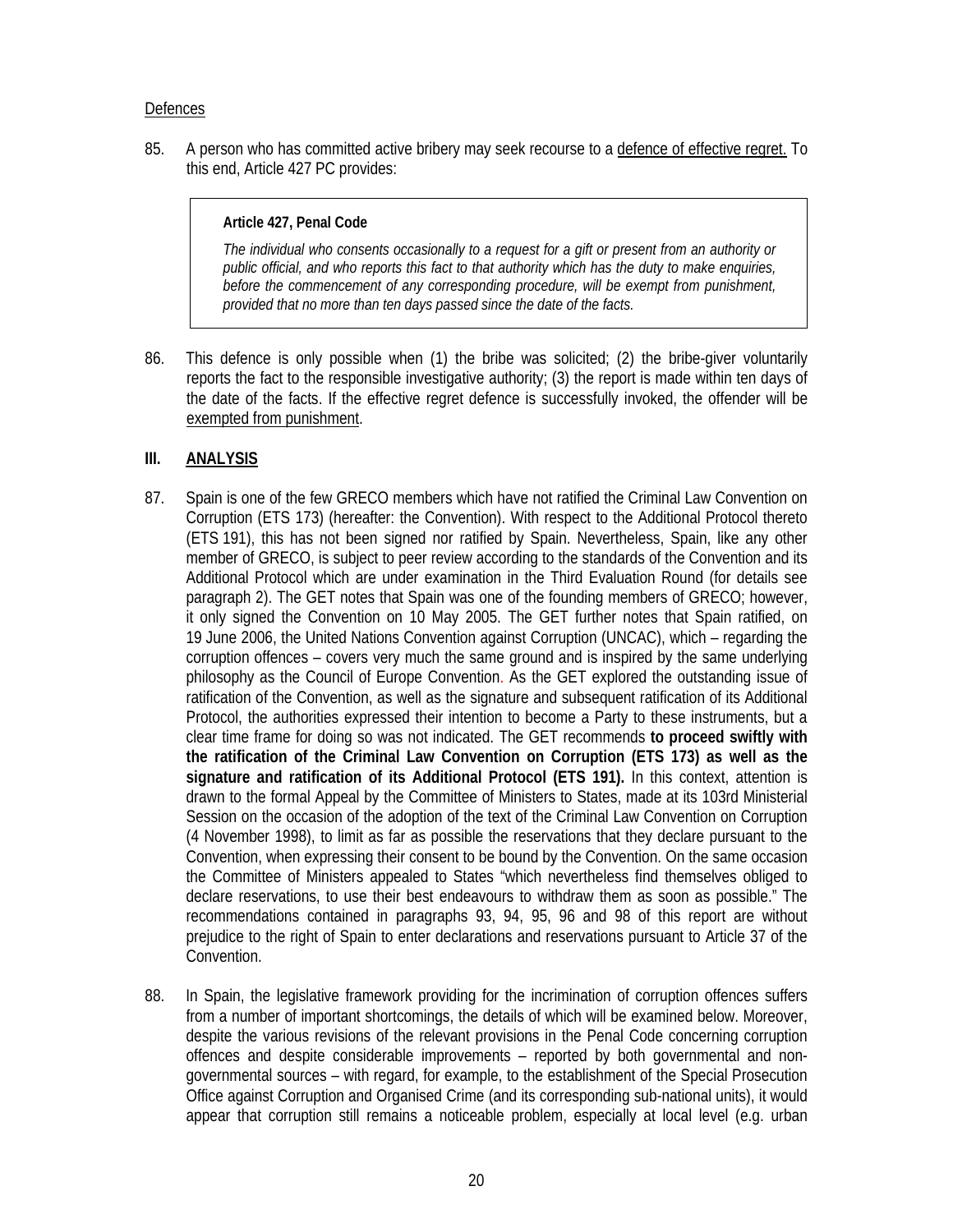planning, licensing), and that further efforts are needed to reduce its occurrence significantly. That said, a non-negligible number of corruption cases have been prosecuted in Spain in the last two decades on the basis of the existing Penal Code; not only have practitioners acquired significant expertise in this type of cases, but they have also greatly added to the interpretation of the criminal provisions in force in a broad and pragmatic manner. The subsequent role of the Supreme Court to further expand and consolidate a flexible interpretation of the existing corruption-related provisions (which in many instances goes beyond their strict literal wording) has enabled extensive jurisprudence to emerge in this area. In this connection, the GET wishes to acknowledge the valuable explanatory contribution provided by the practitioners met during the evaluation visit, who clearly demonstrated their in-depth understanding of the relevant criminal provisions on corruption – and the related jurisprudence – on the basis of their practical experience of prosecuting and adjudicating this category of offences.

- 89. Furthermore, the Penal Code is subject to ongoing review, which involves a number of changes with a major impact on corruption-provisions. The GET was advised that these changes have been proposed to, *inter alia,* align domestic legislation with European/international requirements in the anti-corruption arena. At the time of the on-site visit, the GET was made aware, in general terms, of certain developments that were expected to happen in the context of the envisaged reform of the Penal Code. The authorities provided the GET, after the visit, with the relevant text of the draft amendments, which have been outlined in the descriptive part of this report and which appear to go in the right direction. However, as these amendments have not as yet been approved by Parliament, the present report can only be based on the legislation in force at the time of the report's adoption. The GET is confident that the issues raised in this report will be taken into account by the authorities and be promptly reflected in the ongoing reform of the Penal Code.
- 90. Concerning the category of persons covered by bribery/trading in influence offences, it was repeatedly stressed during the on-site visit that the concept of "public official/authority" which is defined in Article 24 of the Penal Code (PC) is extremely wide and flexible. The term "authority" in Article 24(1) PC refers to members of a corporation, court or any other collegiate body exercising "jurisdiction" (i.e. official powers of decision-making); the definition encompasses members of domestic public assemblies (whether exercising legislative or administrative powers), as well as holders of judicial office (including prosecutors). It was explained to the GET, on the basis of numerous examples developed by case law, that the notion of "public official" defined in Article 24(2) PC would comprise any person who performs public functions whether at State, Autonomous Community or local level. Unlike in other areas of the legal order, the criminal law concept of public official does not require incorporation or permanence in public service, but rather "participation in public life" to which access must be gained in any of the three manners prescribed by law, i.e. by immediate provision of the law, by election or by appointment. The authorities highlighted that the courts have been interpreting the term "public official" in a very broad manner since they have taken the view that what is important in corruption offences is to afford effective protection to public office, as well as to the interests of public administration in its different facets and modes of operation; for this reason, numerous categories of persons would come under the provisions relating to bribery in the public sector, including, for example, examiners of driving tests, doctors fulfilling public duties, employees of companies operating public services under a concession, employees of public enterprises, etc. The GET welcomes the flexible approach taken and concludes that the concept of public official/authority – as understood in criminal legislation and relevant jurisprudence – is in line with Article  $1(a)$  and (b) (public official) and Article 4 (members of domestic public assemblies) of the Convention.
- 91. The definition of the relevant offences concerning bribery in the public sector at domestic level is contained in Articles 419, 420, 421, 425 and 426 PC dealing with passive bribery and Article 423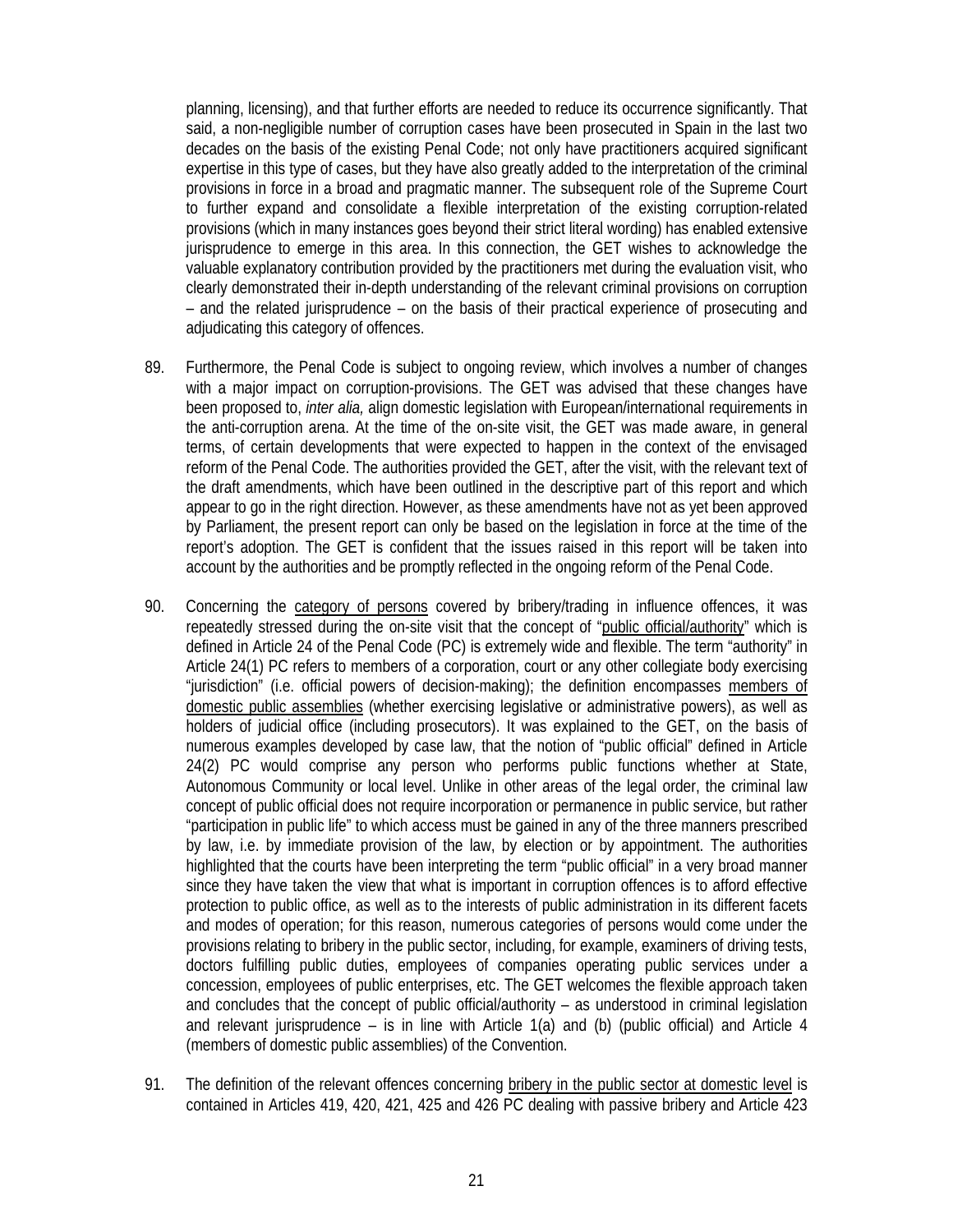PC concerning active bribery. With respect to passive bribery, there are five central provisions based on the different types of expected actions/omissions of the public official concerned and their lawful or unlawful nature. If the public official performs an act which is against the law or omits to perform an act that s/he is to do in the exercise of the his/her duties, the offence is to be punished according to Articles 419, 420 or 421 PC ("*cohecho propio*"). If the official accepts the bribe to perform an act which is not legally prohibited, Articles 425 or 426 PC would apply ("*cohecho impropio*"). The basic comprehensive definition of the bribery offence is contained in Articles 419 (criminal act) and 420/421 PC (unjust act/unjust omission) on passive bribery in return for an unlawful act, which incorporate the different material components required by the Convention, i.e. criminalisation of the request or receipt, acceptance of an offer or promise, direct or indirect commission, beneficiaries (including third parties), intent, corrupt acts/omissions performed in the exercise of official duties. The GET was informed that all other bribery provisions, and in particular, their constitutive elements (which are sometimes missing on paper) are to be understood on the light of Articles 419 and 420 PC; the authorities provided supporting jurisprudence confirming this *in extenso* interpretation. The GET noted that the Spanish PC goes beyond the requirements of the Convention since it also criminalises the reception of a benefit after the act has been performed by the public official, without prior offer, request or acceptance, i.e. so-called bribery *a posteriori* ("*cohecho subsiguiente*"). With respect to active bribery, the GET notes that there is no self-determining definition of active bribery in the Spanish Penal Code: the active bribery offence under Article 423 PC is designed as a "mirror offence" based on the corresponding passive bribery provisions. This, in turn, has generated significant discrepancies in interpretation. Much debate has emerged, for example, as to whether Article 423 PC would also cover instances where the bribe is offered to the official for acts not involving a breach of duty, as laid out in Articles 425 and 426 PC; legal doctrine and practitioners have traditionally been divided in this respect. The issue appears to have been settled through a number of Supreme Court decisions confirming the applicability of Article 423 PC (and consequently of Article 445 PC on active bribery of foreign public officials in the context of international business transactions which refers to Article 423 PC), not only to all the conduct referred to in Articles 419-421 PC (unlawful official acts; "*cohecho propio*"), but also those of Articles 425 and 426 PC (lawful official acts, e.g. acts of discretion; "*cohecho impropio*"). A large number of interlocutors suggested that the provisions on bribery could be restructured and reworded to create a simpler and more coherent framework; the draft amendments to the Penal Code go in this direction by classifying passive bribery offences into three provisions dealing with unlawful official acts, lawful official acts and situations in which the bribe is accepted on the basis of the public official's position, and by providing for autonomous offences (fully spelling out the different constitutive elements of the offence) in all cases. The GET can only encourage the authorities to proceed with their reported plans to simplify the classification of bribery offences and to harmonise their wording as such a move would further assist to enhance legal certainty vis-à-vis practitioners and the public at large.

92. Concerning the undue advantage, the relevant bribery provisions refer to the terms "gift or present", whether due or undue, in so far as their acceptance has a bearing on the future/past conduct of the public official. As far as the material/immaterial nature of the advantage is concerned, the GET was confronted with contradictory views during the evaluation visit. Although the concept of advantage ("*gift or present*") which appears in the bribery provisions does not literally exclude immaterial advantages, the determination of the sanction – when this consists of a fine – is based on quantifiable economic terms. While some practitioners considered that this issue could be further developed through court interpretation, others (including academia) were of the opinion that non-pecuniary benefits would not be covered. The GET tested numerous examples of immaterial/intangible advantages, e.g. sexual favours, honorific titles, membership of clubs or closed social networks, horizontal transfers of posts in an organisation, etc., but it could not obtain an unequivocal response confirming that all such advantages would indeed be covered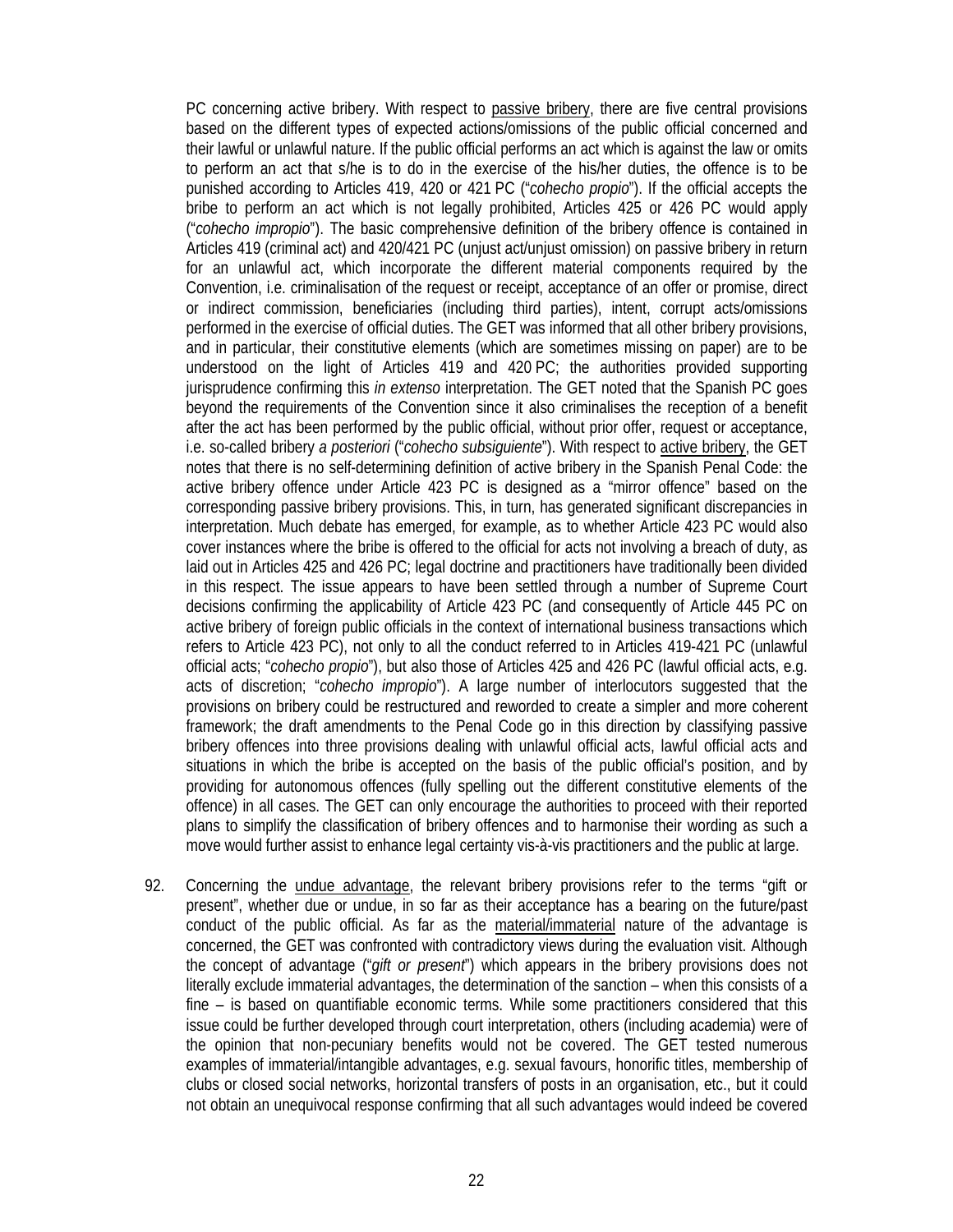by the relevant bribery provisions. Some examples were provided after the on-site visit concerning adjudicated bribery offences where the bribe consisted of sexual favours. In order to clarify the matter, the proposed amendments to the Penal Code introduce a broader definition of the notion of advantage ("*gift, favour or reward of any nature*"); likewise, the incorporation of a system of monthly fines in the draft eliminates any reference to a purely economic assessment of the bribe. The GET welcomes this approach and consequently recommends **to clarify beyond doubt that immaterial advantages are covered by the relevant bribery provisions in the Penal Code.**

- 93. As regards the international dimension of bribery, bribery of foreign public officials and officials of international organisations is criminalised under a specific provision, i.e. Article 445 PC. However, this provision is restricted to active bribery (therefore, under Spanish law it is not possible to prosecute offences of passive bribery of foreign public officials and officials of international organisations), and to the extent to which these are committed in the context of international business transactions; this is certainly not in line with the Convention whose scope is much broader. In this connection, although it is likely that a number of cross-border corruption cases involve business transactions, there are situations where this offence would not apply (for example, bribing of a member of a foreign traffic police force in order to avoid the payment of a fine). Moreover, it was not clear to the GET which categories of foreign public officials would be covered by Article 445 PC, since the authorities signalled that the definition of public official as contained in Article 24 PC could not be used in this respect. Some interlocutors suggested that the definition of foreign public official is to be developed through judicial interpretation. Other interlocutors argued that Article 4(a) of the OECD Convention on Combating Bribery of Foreign Public Officials in International Business Transactions would be directly applicable. Until now, there has been no case law/jurisprudence that would support these points of view. To improve the current uncertainty of terms, the proposed amendments to the Penal Code incorporate a *verbatim* transposition of the definition of foreign public official used in the OECD Convention (and would therefore cover any person holding a legislative, administrative or judicial office of a foreign country, whether appointed or elected; any person exercising a public function for a foreign country, including for a public agency or public enterprise; and any official or agent of a public international organisation). Finally, members of foreign public assemblies are not covered by the relevant bribery provisions of the Penal Code. The same gap exists with respect to bribery of members of international parliamentary assemblies – other than members of the European Parliament who are explicitly covered by bribery provisions, and judges and officials of international courts – with the sole exception of those serving in the International Criminal Court who would be punishable for bribery offences according to Article 471bis of the Penal Code. Based on the aforementioned findings, the GET recommends **to (i) clarify the notion of foreign public official; (ii) enlarge the scope of Article 445 PC concerning active bribery of foreign officials and officials of international organisations beyond situations involving international business transactions; (iii) criminalise passive bribery of foreign officials and officials of international organisations; and (iv) ensure that bribery of members of foreign public assemblies, international parliamentary assemblies (other than members of the European Parliament), as well as judges and officials of international courts (other than those serving in the International Criminal Court) is criminalised.**
- 94. Turning to bribery of domestic jurors and arbitrators, these categories of persons are covered under Article 422 PC which specifically refers to Articles 419, 420 and 421 PC on passive bribery for unlawful official acts. Therefore, Article 422 PC does not cover situations in which these categories of persons are bribed in order to commit acts in the exercise of their functions, which do not entail a breach of duty (e.g. discretionary acts), as established in Articles 425 and 426 PC. Moreover, active bribery of jurors and arbitrators would also fall outside the scope of Article 422 PC (since Article 423 PC is not explicitly referred to in the list of applicable offences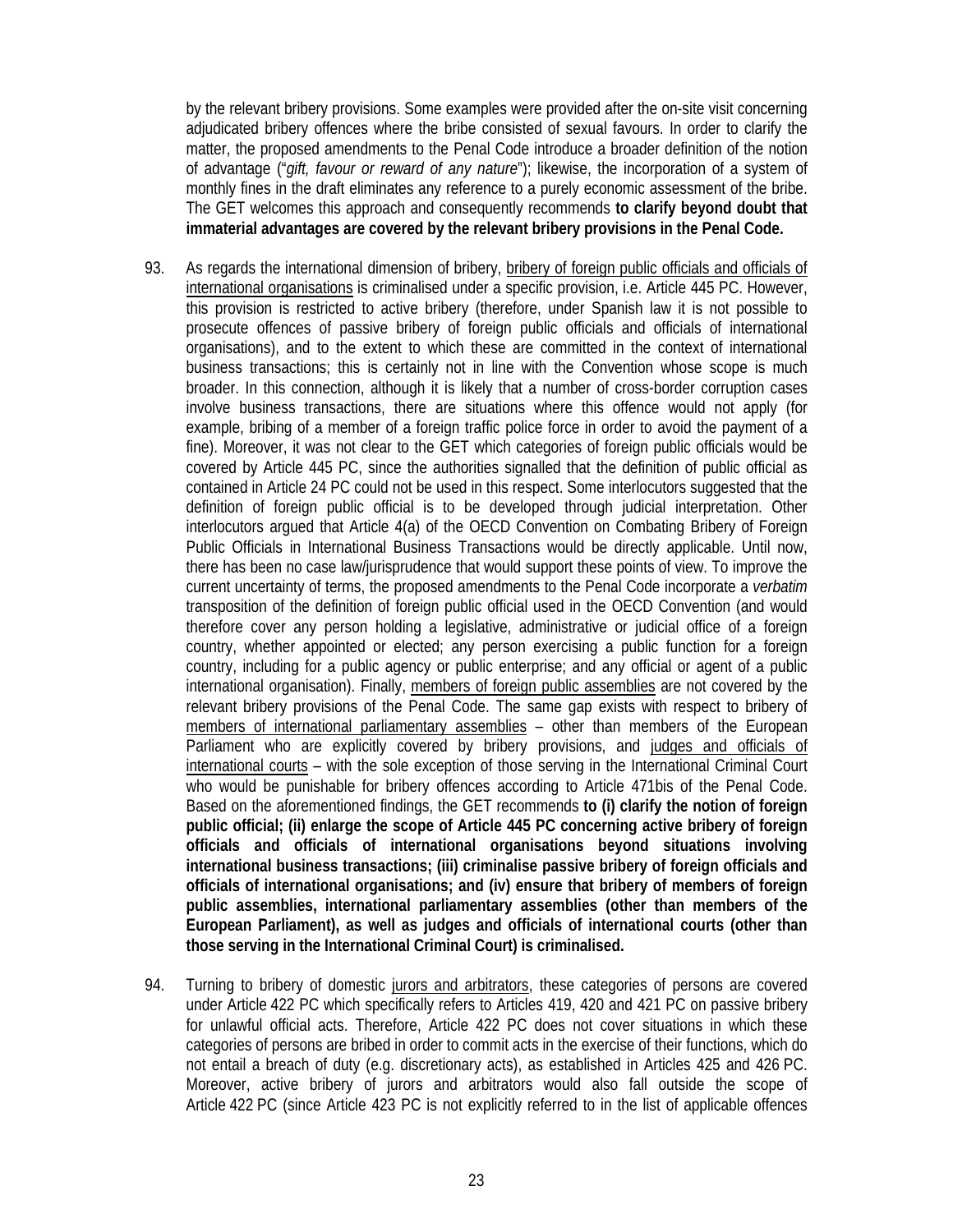under Article 422 PC). Some interlocutors argued that the relevant provision on active and passive bribery of public officials would be fully applicable to jurors and arbitrators in so far as they are considered to be public officials exercising public functions. The GET finds it difficult to accept this reasoning, especially since it would appear that the Spanish legislator has opted to regulate bribery of jurors and arbitrators through a specific separate provision in the PC (Article 422). The GET further notes that even if admitting such reasoning, Spanish legislation would not cover the full scope of the Convention as it would, for instance, leave outside the ambit of application of bribery provisions arbitrators acting on the basis of an arbitration agreement between private persons (commercial arbitration). Contradictory views were expressed regarding the latter issue: the authorities initially indicated that bribery of domestic jurors and arbitrators is criminalised if committed in the exercise of public functions, but not when they are only collaborating in the exercise of such functions or when they are just acting within the field of private relations; the authorities subsequently argued that even cases of commercial arbitration would be covered. For the sake of legal certainty, the GET considers it appropriate to provide explicitly for the criminalisation of active bribery of domestic jurors and arbitrators. Furthermore, bribery of foreign jurors and arbitrators is not covered specifically. However, some interlocutors indicated that nothing would prevent a wider interpretation of the concept of arbitrators/jurors in Article 422 PC so as to include foreign persons. They further added that, in the case of arbitrators, such an interpretation would be possible pursuant to the definition of arbitrator included in Law 60/2003 on Arbitration which provides for both national and foreign persons to act as arbitrators. These views were not unanimously shared by the different representatives interviewed by the GET during the evaluation visit and there was no jurisprudence which could bring greater light to the issue. For this reason, the GET remains unconvinced that it would be possible, under the current legislative framework, to charge these categories of persons with bribery. Moreover, the GET notes that with respect to the specification made by the authorities concerning foreign arbitrators, these would only be covered to the extent that they apply Spanish law. In view of the above, the GET recommends **to (i) review Article 422 (bribery of jurors and arbitrators) of the Penal Code to ensure that the criminalisation of bribery of jurors and arbitrators is in line with the Additional Protocol to the Criminal Law Convention on Corruption (ETS 191); and (ii) criminalise bribery of foreign arbitrators and jurors.** This would certainly facilitate the ratification of the Additional Protocol to the Criminal Law Convention on Corruption (ETS 191), as recommended in paragraph 87.

95. Bribery in the private sector is not criminalised in Spain. In the view of the GET, criminalising private sector bribery in accordance with Articles 7 and 8 of the Convention is essential as public and private functions seem to be, to an increasing degree, intertwined with each other and the distinction between the sectors is becoming more and more blurred. In this connection, the GET acknowledges the fact, which was repeatedly stressed by the authorities, that in Spain the notion of public officials is of such a broad nature that it covers a very large number of persons who in other countries would be considered as belonging to the private sector sphere. That said, criminalisation of bribery in the private sector remains crucial especially since this form of corruption may cause significant damage to society at large given the value of the sums (and potential bribes) often involved in business transactions. Furthermore, the GET notes that the draft amendments to the Penal Code introduce the offence of bribery in the private sector with a view to complying with the EU requirements emanating from Council Framework Decision 2003/568/JHA of 22 July 2003 on combating corruption in the private sector. The GET welcomes the intention of the authorities to regulate this area and therefore recommends **to criminalise bribery in the private sector in accordance with Articles 7 and 8 of the Criminal Law Convention on Corruption (ETS 173).**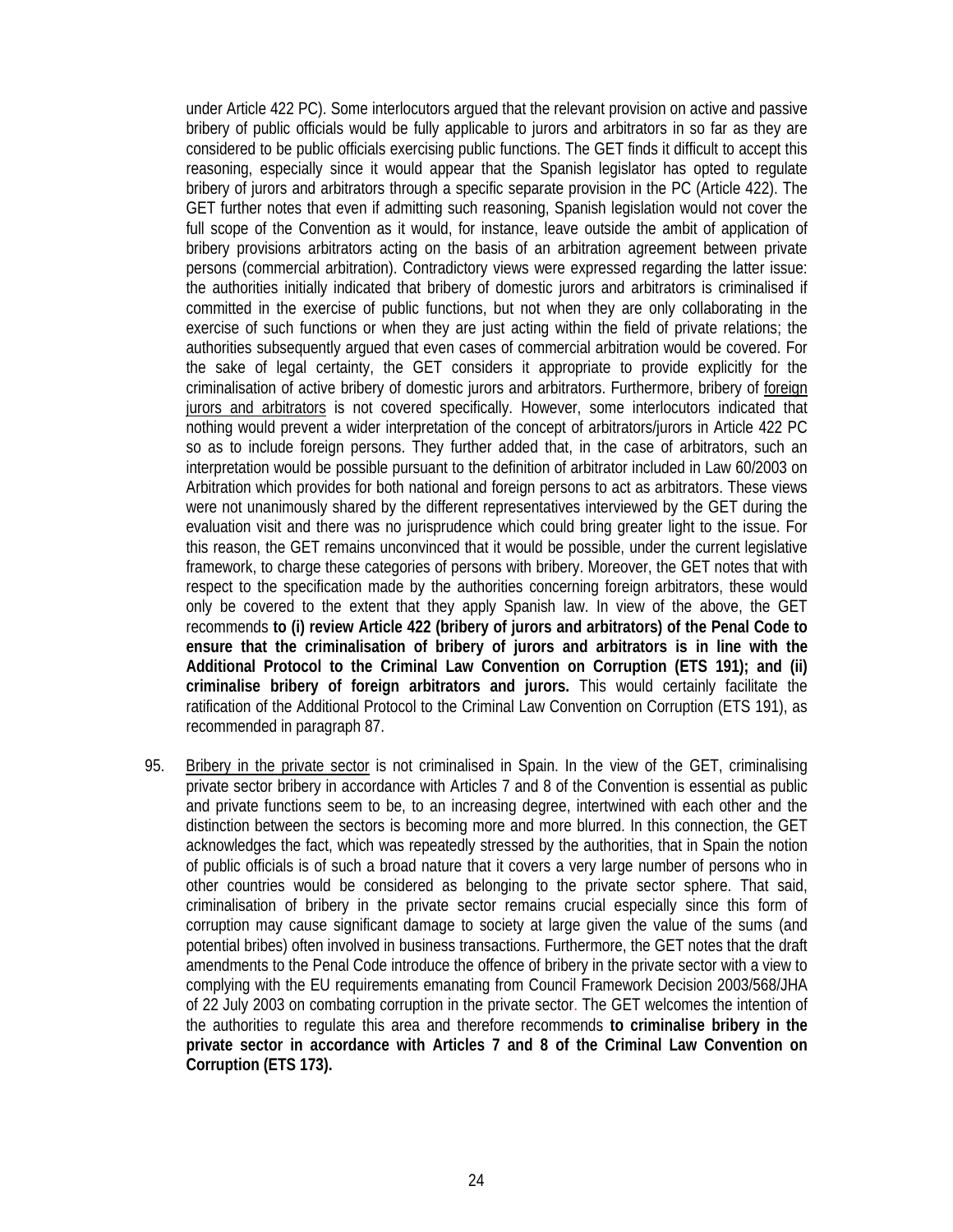- 96. Trading in influence is criminalised in Articles 428, 429 and 430 PC. While recognising the strong features of the Spanish system, as developed by jurisprudence, with respect to trading in influence (e.g. possibility to punish even in those cases where the influence is not exerted, coverage of both real and alleged influence), the GET identified three shortcomings. Firstly, all interlocutors concurred that although the concept of "undue advantage" is described in broader terms than in connection with bribery offences (i.e. the trading in influence provisions refer to "*sop, gift or other type of remuneration*"), it is generally understood as any benefit (whether due or undue) of an economic nature or at least, which could be quantifiable in economic terms; doubt was nevertheless cast as to whether immaterial advantages would be covered. Some examples were provided, after the on-site visit, concerning court decisions where the benefit consisted of a certain type of immaterial advantage, i.e. sexual favours. Secondly, the GET noted that while the Spanish penal system criminalises passive trading in influence, it does not mention instances of active trading in influence. In this connection, it would appear that the relevant trading in influence provisions in the PC are geared towards punishing the exertion of influence, rather than the trading in influence itself. In particular, the promising, giving or offering of an undue advantage to the influence peddler is not criminalised as a principal offence. The authorities explained that, in principle, it would be possible to punish any individual who promises, gives or offers an undue advantage as an instigator, according to the general rules on participation contained in Article 28 PC. The GET noted, however, that no case was cited to demonstrate the prosecution of an active trading in influence offence in the latter instance; in this respect, the GET is of the opinion that the Spanish system would benefit, in terms of legal certainty, if active trading in influence were to be criminalised as a principal offence. Thirdly, the relevant trading in influence provisions are not applicable to foreign public officials, members of foreign public assemblies, officials of international organisations, members of international parliamentary assemblies, and judges and officials of international courts. In the light of the shortcomings identified with respect to trading in influence, the GET recommends **to (i) criminalise active trading in influence as a principal offence; (ii) criminalise trading in influence in relation to foreign public officials, members of foreign public assemblies, officials of international organisations, members of international parliamentary assemblies and judges and officials of international courts; and (iii) clarify beyond doubt that immaterial advantages are covered by the relevant trading in influence provisions in the Penal Code.**
- 97. In Spain, the types of sanctions for bribery/trading in influence offences include: imprisonment, fines and disqualification; the PC provides for their cumulative application. The severity of the penalties available for bribery in the public sector depends on the unlawful/lawful nature of the act of the public official bribed. The maximum sanction applicable for a bribery offence is six years' imprisonment when the expected action/omission of the official constitutes a crime (Article 419 PC); when the expected action of the official constitutes an "unjust act", the maximum imprisonment sanction is four years' imprisonment (Article 420 PC). The GET noted, nevertheless, that Articles 421 (omission of acts inherent to the public official's duties), 425(1) (performance of acts inherent to the public official's duties) and 426 PC (bribe offered in consideration of the public official's position or in order for the public official to fulfil a lawful act) do not carry sanctions of imprisonment. Breaches of the latter provisions are only subject to sanctions consisting of fines and professional disqualification. As regards Article 421 PC, in particular, it is questionable whether refraining from performing a required official act is indeed less punishable than not executing an official act under Article 420 PC. The damaging effects of the criminal acts might well be similar in these different circumstances. The GET finds it difficult to understand why the legislator has chosen this solution. More generally, the absence of the possibility to sanction the conduct referred to in Articles 421, 425(1) and 426 PC with imprisonment, makes extradition impossible since, in Spain, extradition is only available for offences punishable by a deprivation of liberty of at least one year. The GET recalls that Article 19 of the Convention involves the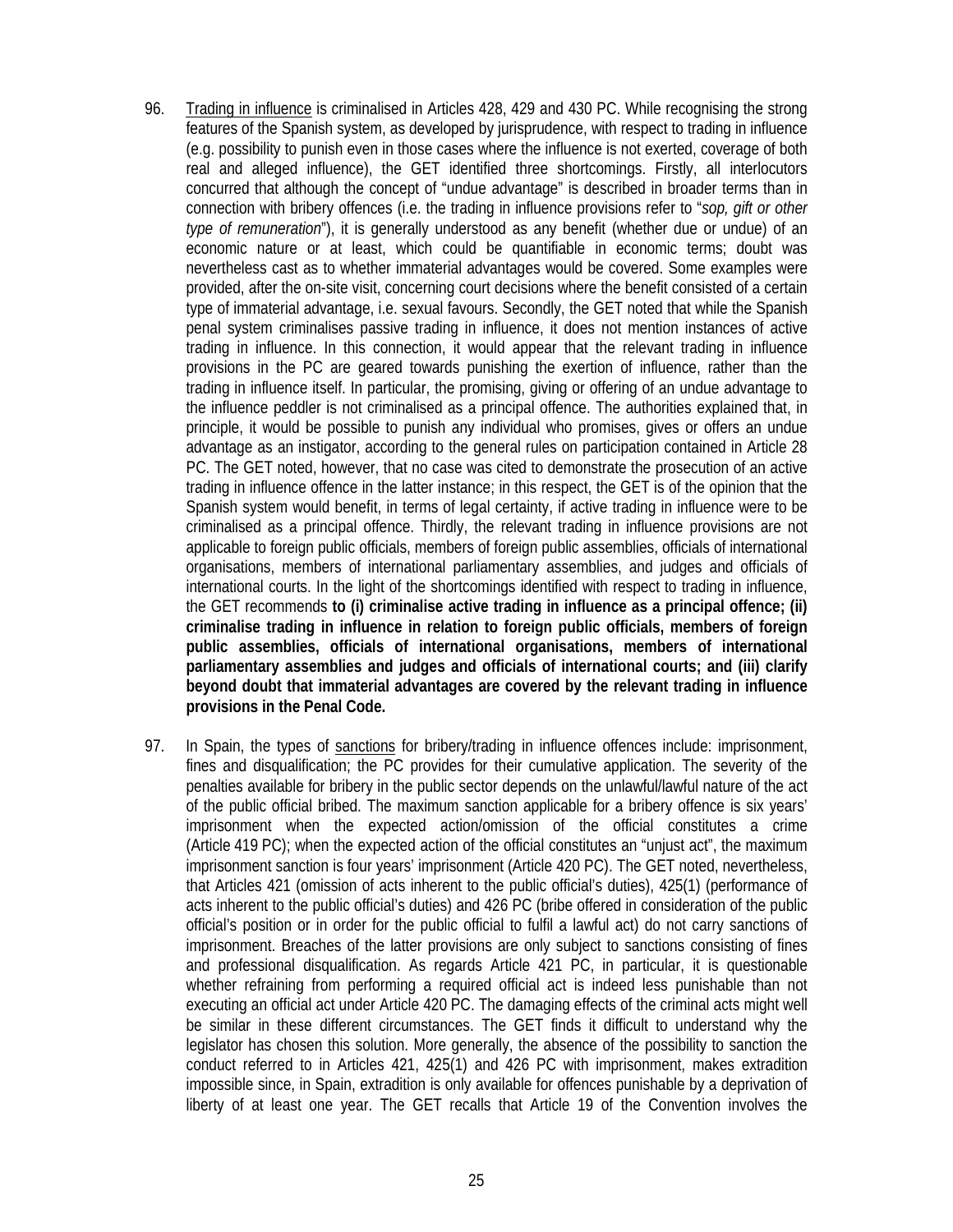obligation to attach to the commission of bribery/trading in influence offences by natural persons penalties of imprisonment of a certain duration which can give rise to extradition. It should be mentioned that the draft amendments to the Penal Code propose an increase in the minimum imprisonment sentences applicable to bribery offences, i.e. three years' imprisonment for unlawful official acts (instead of two) and two years' imprisonment for lawful official acts (instead of one or none); this would make extradition possible in respect of all bribery offences. With respect to the available imprisonment sanctions for trading in influence, these range from six months to one year. The GET notes that the level of sanctions for trading in influence is lower than those for other comparable offences under Spanish criminal law (cf. bribery in the public sector for unlawful acts, fraud, misappropriation of public funds, see paragraphs 30 and 33 for details); this may well lead to the presumption that trading in influence is a less serious offence, contrary to the intention of the drafters of the Convention. For this reason, the GET has serious doubts as to whether the sanctions for trading in influence can be regarded as effective, proportionate and dissuasive in the meaning of the Convention. In the light of the foregoing, the GET recommends **to (i) increase the sanctions for the bribery offences under Articles 421 (omission of acts inherent to the public official's duties), 425(1) (performance of acts inherent to the public official's duties and 426 PC (bribe offered in consideration of the public official's position or in order for the public official to fulfil a lawful act) in order to ensure that these offences can give rise to extradition and (ii) increase the sanctions for trading in influence.** 

- 98. The jurisdictional principles of territoriality and nationality apply to all bribery and trading in influence offences, but Article 23(2)a of the Organic Act on the Judicial Power requires dual criminality for offences committed abroad by (or involving) Spanish nationals. This means that, in these cases, prosecution would only be possible if the act were punishable in the foreign State as well, which would involve a clear restriction as compared to the requirements under Article 17, paragraph 1, littera b) of the Convention. That said, Article 23(4)i of the Organic Act on the Judicial Power provides for the abolition of the dual criminality requirement for all international treaties ratified and promulgated by Spain. The GET recommends **to abolish the requirement of dual criminality with respect to offences of bribery and trading in influence committed abroad.**  As indicated above, compliance with this recommendation would be automatic once the Criminal Law Convention on Corruption (ETS 173) and its Additional Protocol (ETS 191) are ratified, in line with recommendation i (paragraph 87).
- 99. Finally, the GET is concerned about the possible effects of the special defence of effective regret contained in Article 427 PC which exempts the bribe giver from punishment in cases of active bribery in the public sector if (1) the bribe was solicited; (2) the bribe-giver voluntarily reports the fact to the responsible investigative authority; and (3) the report is made within ten days of the date of the facts. The GET explored with the interlocutors interviewed both the advantages of the provisions on effective regret (detection of bribery cases) and the potential risks of misuse (e.g. blackmailing the bribed persons, abuse of a false defence). It was indicated to the GET that, in practice and until now, this provision has been of little relevance as a means of uncovering acts of corruption. It was explained that Article 427 was introduced in the PC in 1995 as a tool to bring forward complaints; however, the authorities were of the opinion that a much more useful and reliable source of information on acts of corruption is information provided by public officials themselves. According to the interlocutors met, the provision has only been used once since it was introduced in 1995 (Judgement of the High Court of Madrid of 29 November 2006 confirming the Judgment of the Provincial Court of Madrid of 2 March 2006 which provides interpretative guidelines as to what is to be considered a "responsible investigative authority" and the possible reporting channels). Furthermore, some interlocutors suggested that Article 21(6) PC, which provides a legal basis for taking into account confessions and reparation of damages for giving reduced sentences, was a more practical way forward. In the GET's view, Article 427 PC goes too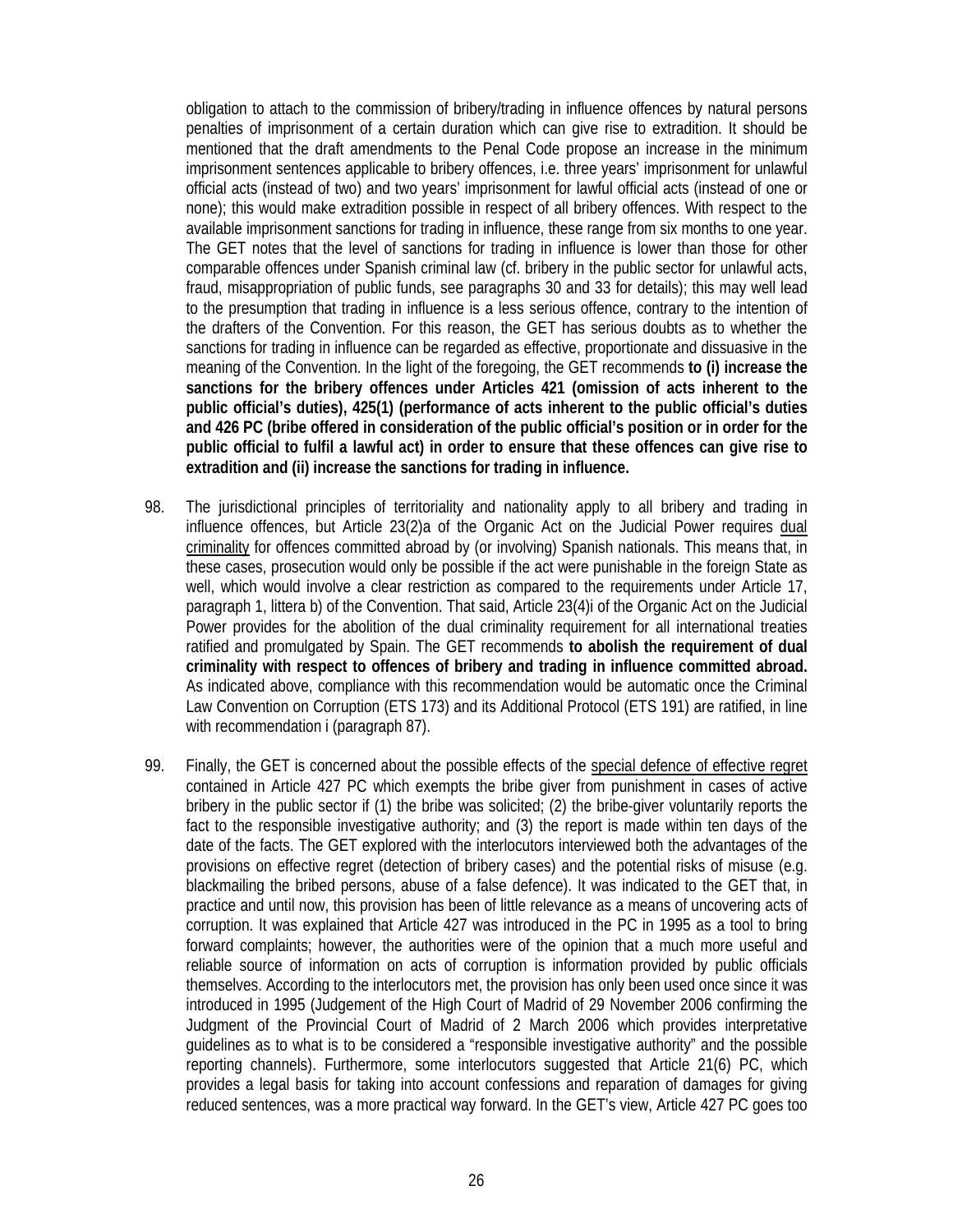far in exempting the informant from punishment. In principle, very serious cases of active corruption could go totally unpunished by reference to this article. There is a danger that the provision might lead to unreasonable results, since the offender (active briber) in fact has an undisputable legal right to be exempted from punishment if the  $-$  very strict and formal  $$ requirements are fulfilled; in this connection, the GET is concerned about the automatic nature of this defence. Moreover, Article 427 PC is reportedly very difficult to apply in practice. One of the reasons for this is the absolute requirement that the information has to be given within ten days from the occurrence of the act. From the discussions held during the on-site visit, including those of the practitioners who are to apply the law, it was not made unambiguously clear to the GET what would be the added value in the fight against corruption of Article 427 PC in its present form. The GET therefore recommends **to keep the application of Article 427 PC on effective regret under review in order to ascertain the potential use and misuse of this defence in the investigation and prosecution of corruption and, if need be, to take appropriate measures.**

### **IV. CONCLUSIONS**

- 100. Spain has not ratified the Criminal Law Convention on Corruption (ETS 173), nor has it signed/ratified the Additional Protocol to the Criminal Law Convention on Corruption (ETS 191). This remains a pressing need, in order to ensure a coordinated criminalisation of national and international corruption, as prescribed by Resolution (97) 24 of the Committee of Ministers of the Council of Europe on the Guiding Principles for the Fight against Corruption (Guiding Principle 2).
- 101. The incrimination of bribery and trading in influence in the Spanish Penal Code suffers from several substantial inconsistencies and deficiencies as compared to the standards established by the Criminal Law Convention on Corruption (ETS 173) and its Additional Protocol (ETS 191). With respect to bribery in the public sector, the complex legal framework is particularly deficient with respect to its international dimension. Likewise, shortcomings exist in relation to the trading in influence provisions, for example, under the current rules, active trading in influence is not criminalised as a principal offence. Bribery in the private sector is not criminalised at all; this is an important lacuna since this form of corruption may cause significant damage to society at large given the value of the sums (and potential bribes) involved in business transactions. Moreover, the available sanctions for bribery and trading in influence need to be raised to allow for extradition. Finally, the possibility provided by the special defence of effective regret to exempt the bribe-giver, who, if solicited by the public official, declares the offence before it is uncovered, needs to be reviewed to assess its potential for use and abuse.
- 102. In the last years, despite the various amendments to the relevant provisions in the Penal Code concerning corruption offences which have been introduced over the years and despite major improvements with regard to the establishment of the Special Prosecution Office against Corruption and Organised Crime (and its corresponding sub-national units), it would appear that corruption still remains a noticeable problem, especially at local level, and that further efforts are needed to significantly reduce its occurrence. That said, a notable number of corruption cases have been prosecuted in Spain; this has been possible, to a large extent, through the proactive attitude of prosecutors and judges alike who have acquired extensive expertise in prosecuting and adjudicating this category of offence and have assisted in developing far-reaching jurisprudence in this area. In this particular context and on the basis of the experience gained by practitioners in dealing with corruption offences, the ongoing reform of the Penal Code, which includes amendments to corruption-related provisions, is very much needed; the present report and its recommendations should be seen as a timely contribution to this reform process.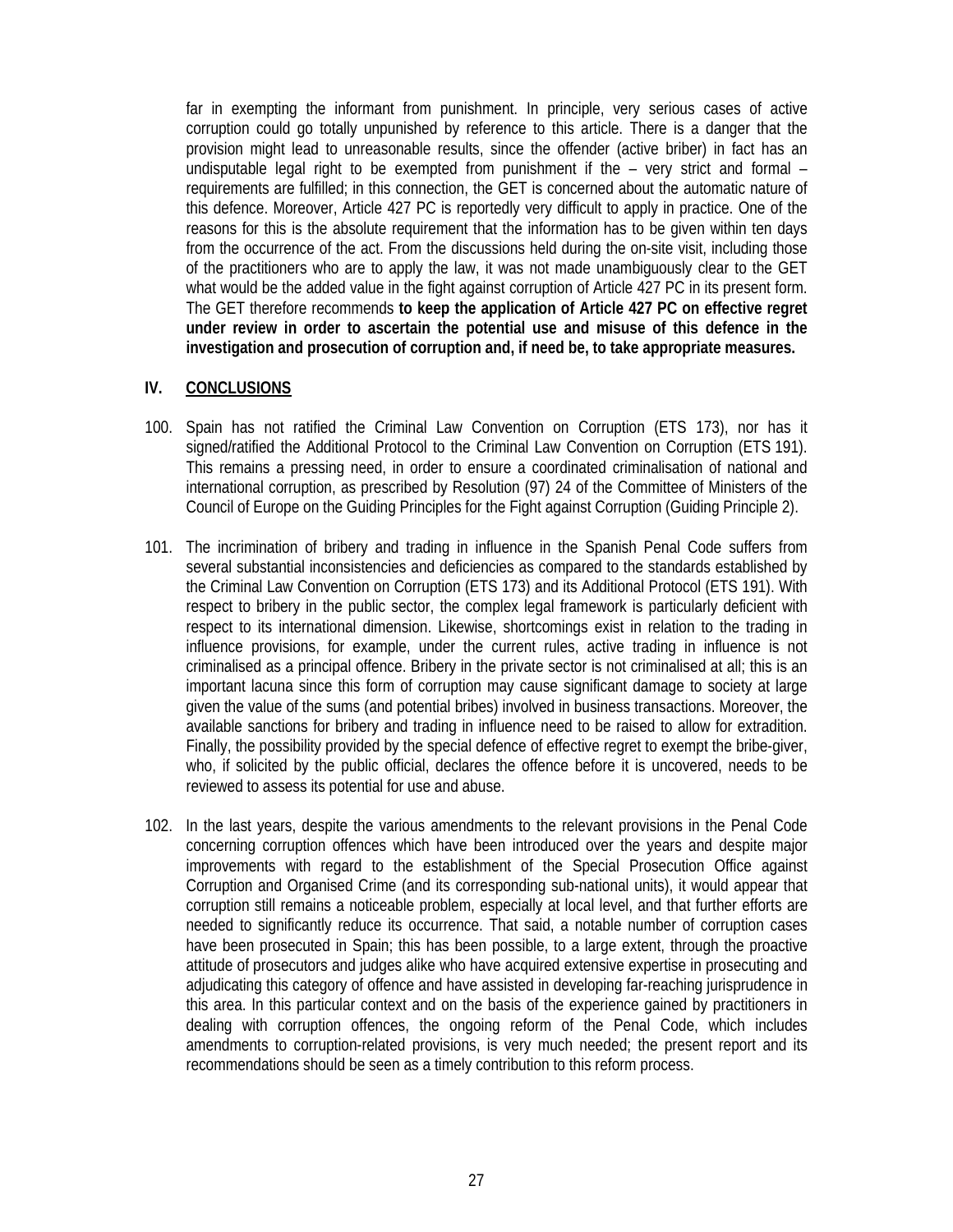- 103. In view of the above, GRECO addresses the following recommendations to Spain:
	- **i. to proceed swiftly with the ratification of the Criminal Law Convention on Corruption (ETS 173) as well as the signature and ratification of its Additional Protocol (ETS 191)**  (paragraph 87);
	- **ii. to clarify beyond doubt that immaterial advantages are covered by the relevant bribery provisions in the Penal Code** (paragraph 92);
	- **iii. to (i) clarify the notion of foreign public official; (ii) enlarge the scope of Article 445 PC concerning active bribery of foreign officials and officials of international organisations beyond situations involving international business transactions; (iii) criminalise passive bribery of foreign officials and officials of international organisations; and (iv) ensure that bribery of members of foreign public assemblies, international parliamentary assemblies (other than members of the European Parliament), as well as judges and officials of international courts (other than those serving in the International Criminal Court) is criminalised** (paragraph 93);
	- **iv. to (i) review Article 422 (bribery of jurors and arbitrators) of the Penal Code to ensure that the criminalisation of bribery of jurors and arbitrators is in line with the Additional Protocol to the Criminal Law Convention on Corruption (ETS 191); and (ii) criminalise bribery of foreign arbitrators and jurors** (paragraph 94);
	- **v. to criminalise bribery in the private sector in accordance with Articles 7 and 8 of the Criminal Law Convention on Corruption (ETS 173)** (paragraph 95);
	- **vi. to (i) criminalise active trading in influence as a principal offence; (ii) criminalise trading in influence in relation to foreign public officials, members of foreign public assemblies, officials of international organisations, members of international parliamentary assemblies and judges and officials of international courts; and (iii) clarify beyond doubt that immaterial advantages are covered by the relevant trading in influence provisions in the Penal Code** (paragraph 96);
	- **vii. to (i) increase the sanctions for the bribery offences under Articles 421 (omission of acts inherent to the public official's duties), 425(1) (performance of acts inherent to the public official's duties and 426 PC (bribe offered in consideration of the public official's position or in order for the public official to fulfil a lawful act) in order to ensure that these offences can give rise to extradition and (ii) increase the sanctions for trading in influence** (paragraph 97);
	- **viii. to abolish the requirement of dual criminality with respect to offences of bribery and trading in influence committed abroad** (paragraph 98);
	- **ix. to keep the application of Article 427 PC on effective regret under review in order to ascertain the potential use and misuse of this defence in the investigation and prosecution of corruption and, if need be, to take appropriate measures** (paragraph 99).
- 104. In conformity with Rule 30.2 of the Rules of Procedure, GRECO invites the authorities of Spain to present a report on the implementation of the above-mentioned recommendations by 30 November 2010.